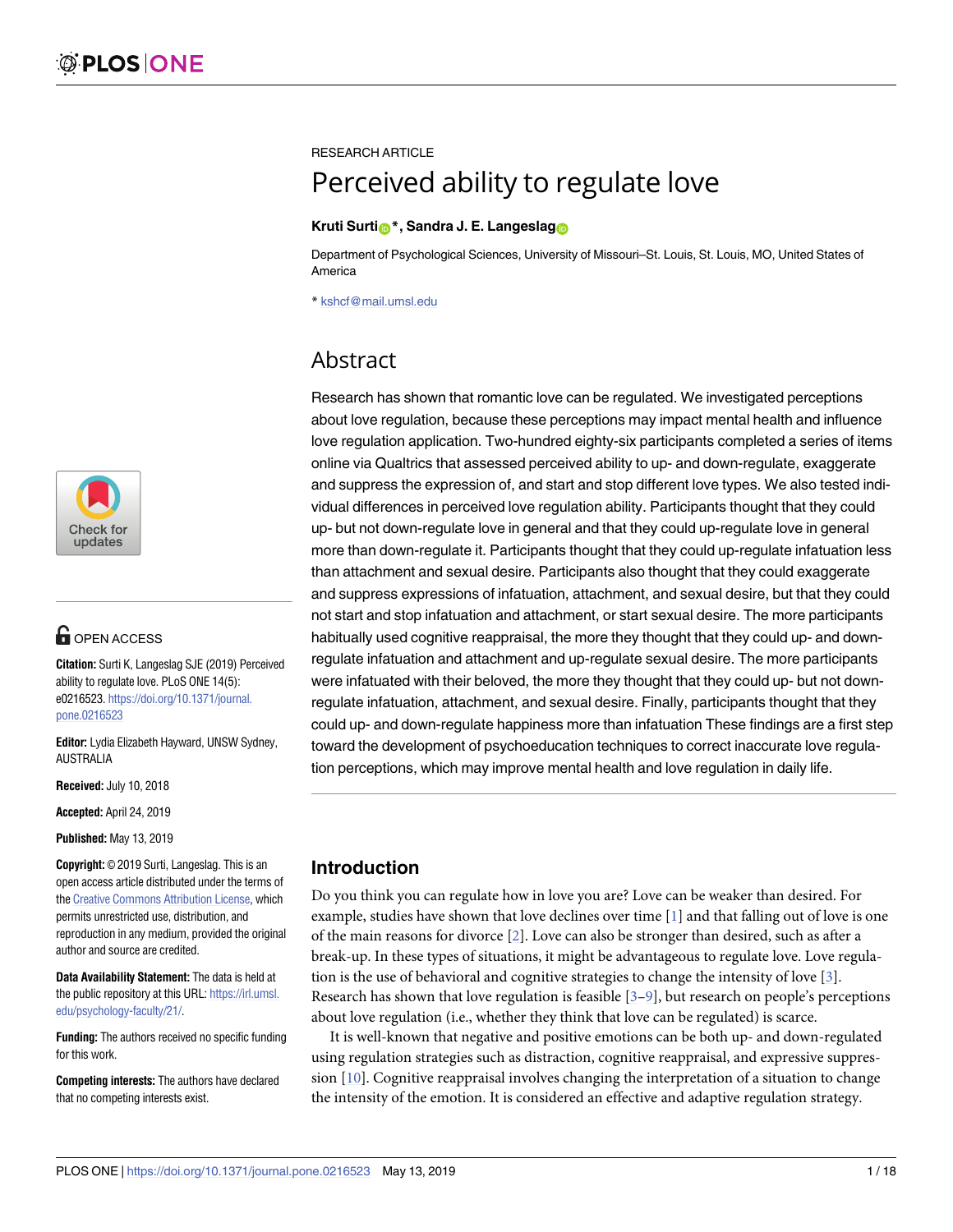<span id="page-1-0"></span>Expressive suppression involves inhibiting expressions of emotion. Although it changes the way emotions are expressed, it does not reduce the emotional experience and can have nega-tive cognitive and social consequences [[11](#page-16-0)]. Even though there is an ongoing debate regarding whether love is an emotion or not  $[12–18]$  $[12–18]$  $[12–18]$  $[12–18]$ , previous studies have shown that love can be regu-lated using emotion regulation strategies such as distraction and cognitive reappraisal [\[3,](#page-15-0) [7,](#page-15-0) [9](#page-16-0), [19\]](#page-16-0).

There are different types of love, including but not limited to compassionate love, maternal love, infatuation, attachment, and sexual desire [\[20–26\]](#page-16-0). For the purpose of this study, we focus on the latter three types, as those are types of romantic love. Infatuation (or passionate love) is the intense amorous feeling towards a person that arises initially when one falls in love, attachment (or companionate love) is characterized by the formation of an emotional bond with the person, and sexual desire (or lust) is a craving for sexual gratification  $[22-25, 27, 28]$  $[22-25, 27, 28]$  $[22-25, 27, 28]$  $[22-25, 27, 28]$ . Previous studies have shown that infatuation and attachment were somewhat negatively correlated [[29](#page-16-0)]. In addition, infatuation is often, but not necessarily, accompanied by sexual desire [\[20\]](#page-16-0).

Multiple studies have shown that love can be regulated. In one study, thinking negatively about an ex-partner decreased self-reported levels of love in general for that ex-partner [\[9\]](#page-16-0). In another study, thinking about negative aspects of the beloved or the relationship, or imagining negative future scenarios (i.e., negative reappraisal) decreased both infatuation and attachment, and thinking about positive aspects of the beloved or the relationship, or imagining positive future scenarios (i.e., positive reappraisal) increased attachment [[3\]](#page-15-0). Likewise, people with sexual dysfunctions could up-regulate sexual desire by imagining or fantasizing about sexual situations, or by focusing on positive aspects of their body [\[7\]](#page-15-0). Another study showed that when men were instructed to inhibit emotional reactions to an erotic film they reported lower levels of sexual arousal than when they were instructed to allow themselves to become sexually aroused [\[6\]](#page-15-0). Additionally, women who were instructed to maximize sexual arousal during an erotic film had greater self-reported and genital arousal than women who were instructed to suppress sexual arousal [[5\]](#page-15-0). In short, people can successfully regulate infatuation, attachment, and sexual desire using a variety of regulation strategies.

Now that it is clear that love regulation is feasible, it is crucial to study people's perceptions about love regulation for two reasons. First, whether people feel in control or not affects their mental and physical well-being. For example, it has been shown that perceived lack of control over anxiety-related events is positively associated with self-reported anxiety levels in teens [\[30\]](#page-16-0). Also, perceiving emotions as uncontrollable is associated with lower well-being [\[31\]](#page-16-0) and higher levels of pathological distress [\[32\]](#page-16-0). So, incorrect perceptions that love cannot be regulated may have negative consequences for well-being. Second, whether people feel in control or not affects whether they exert control. That is, people's beliefs about emotion influence each step of the emotion regulation process: identifying a need to regulate, selecting regulation strategies, implementing regulation, and monitoring regulation success [\[33\]](#page-16-0). Specifically, perceiving emotions as uncontrollable might be associated with less active emotion regulation efforts, reduced motivation to engage in active regulatory efforts, and less effort expended on regulating emotions [[32](#page-16-0)]. In addition, perceived lack of control over emotions has been associated with increased intention to use avoidance strategies [[34](#page-16-0)]. Crucially, the less people believed they could control emotions, the less successful they were in regulating their emotions [\[35,](#page-17-0) [36\]](#page-17-0). Given that love can be regulated using emotion regulation strategies [\[3,](#page-15-0) [7,](#page-15-0) [9](#page-16-0), [19](#page-16-0)], the same principles may hold for love regulation. Specifically, any perceptions that love cannot be regulated might keep people from applying love regulation in daily life. Ultimately, knowledge of perceptions about love regulation could lead to psychoeducation to correct any incorrect perceptions that love cannot be regulated.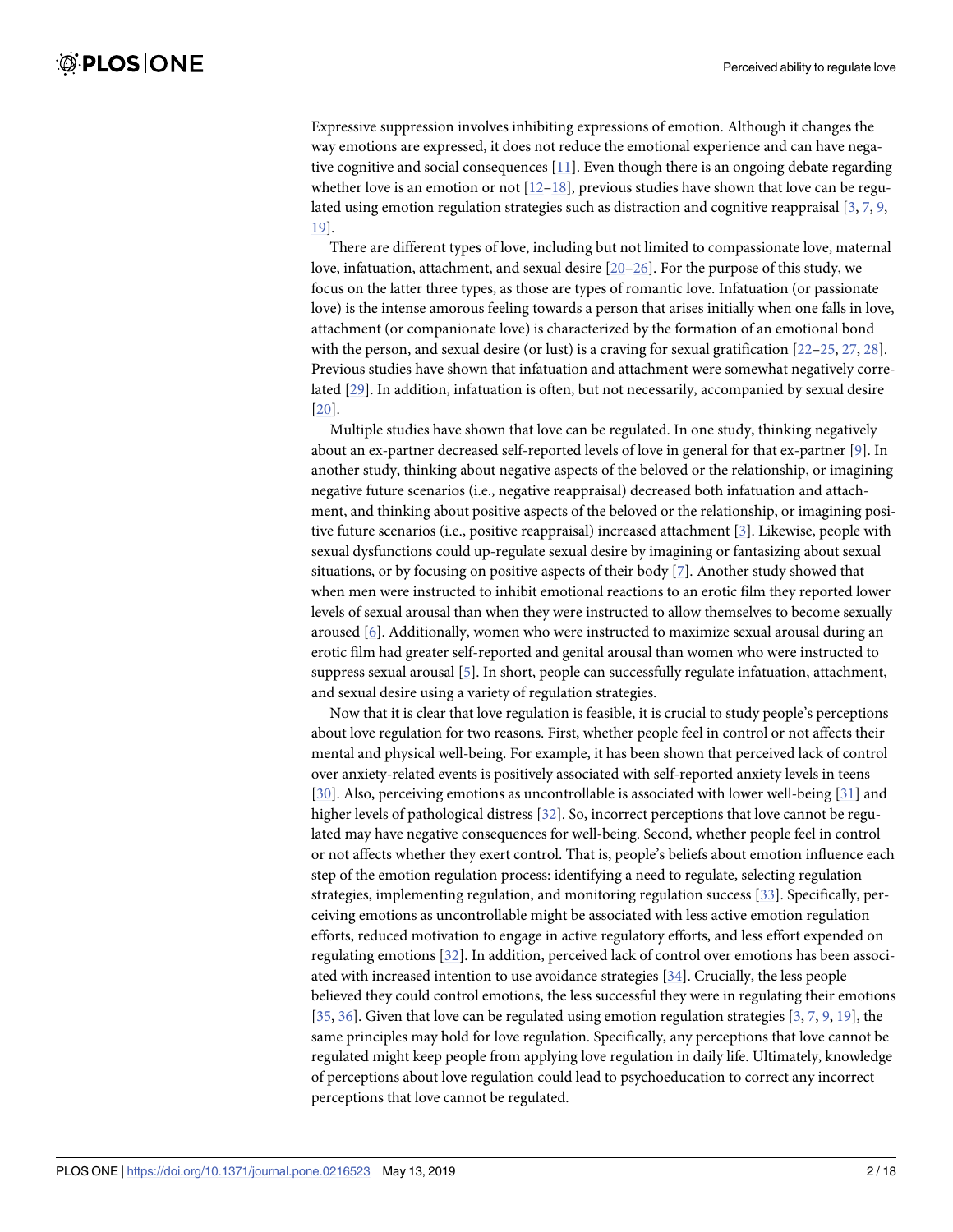<span id="page-2-0"></span>Perceptions about the feasibility of love regulation were studied in three previous studies only. In contrast to the evidence that love can be regulated, participants in one study reported that love in general is involuntary and uncontrollable [[37](#page-17-0)] and participants in another study thought that love in general is somewhat uncontrollable [[3\]](#page-15-0). Participants in the third study thought that down-regulation of love in general is neither possible nor impossible [\[9](#page-16-0)]. These previous studies suggest that incorrect perceptions about love regulation exist, which highlights the importance for further study of this topic. Although previous data suggest that people may be more successful at love down- than up-regulation [[3\]](#page-15-0), the previous studies about perceptions unfortunately did not test whether people's perceptions about love regulation feasibility differed between up- and down-regulation. Therefore, the first goal of the current study was to investigate whether people think they can up- and down-regulate love in general and whether the perceived ability to regulate love in general differs between up- and down-regulation. For this first goal we focused on love in general to facilitate comparison to the previous findings discussed above [[3,](#page-15-0) [9,](#page-16-0) [37\]](#page-17-0). Based on those findings, we expected people to think that they cannot up- or down-regulate love in general (hypothesis 1a). In addition, if people's perceptions about love regulation align with regulation ability [\[3](#page-15-0)], we expected people to think that they can up-regulate love in general even less than down-regulate love in general (hypothesis 1b).

However, because there are different types of love, it is important to distinguish between them. Previous studies have shown that regulation of attachment was perceived as more feasi-ble than regulation of infatuation [\[3](#page-15-0), [9](#page-16-0)] and that people perceived more control over sexual than non-sexual (e.g., about dirt, disease, and contamination) intrusive thoughts [\[4](#page-15-0)]. Unfortunately, no previous studies compared the three different love types (i.e., infatuation, attachment, and sexual desire). Therefore, the second goal was to test whether people think they can up- and down-regulate infatuation, attachment, and sexual desire, and whether people's perceived ability to up- and down-regulate differs between infatuation, attachment, and sexual desire. Based on previous studies regarding love in general [\[3](#page-15-0), [9](#page-16-0), [37](#page-17-0)], we expected people to think that they cannot up- or down-regulate infatuation, attachment, and sexual desire (hypothesis 2a). Also, based on the previous studies regarding actual ability to regulate different love types [\[3,](#page-15-0) [4](#page-15-0), [9](#page-16-0)], we expected people to think that they can up- and down-regulate infatuation least (hypothesis 2b).

Research has shown that people can regulate the way they express emotions. For example, participants who were instructed to exaggerate their emotional reactions while viewing amusing or disgusting film clips displayed more valence and arousal in their facial expressions than participants who were instructed to view the film clips naturally [\[38\]](#page-17-0). In another study, participants who were instructed to suppress their emotional expressions while viewing amusing, sad, and neutral film clips showed less expressive behavior (such as facial expressions and body movements) than participants who received no suppression instructions [[39](#page-17-0)]. Love is expressed through head nods, Duchenne smiles, gesticulation, forward leans, blushing, and pupil dilation [[40](#page-17-0), [41\]](#page-17-0) and people might be able to exaggerate or suppress those expressions. To our knowledge, it has not been examined yet whether people can regulate love expression, and what their perceptions about that are. Therefore, the third goal was to investigate whether people think they can exaggerate and suppress expressions of infatuation, attachment, and sexual desire. Based on the previous studies [\[38,](#page-17-0) [39\]](#page-17-0), we expected people to think that they can exaggerate and suppress expressions of infatuation, attachment, and sexual desire (hypothesis 3).

Furthermore, people are capable of initiating new emotions [[42](#page-17-0)]. For example, participants were able to produce emotions such as anger by imagining a specific scenario [\[43\]](#page-17-0). People may want to start love from scratch in some situations. In an arranged marriage, for example, it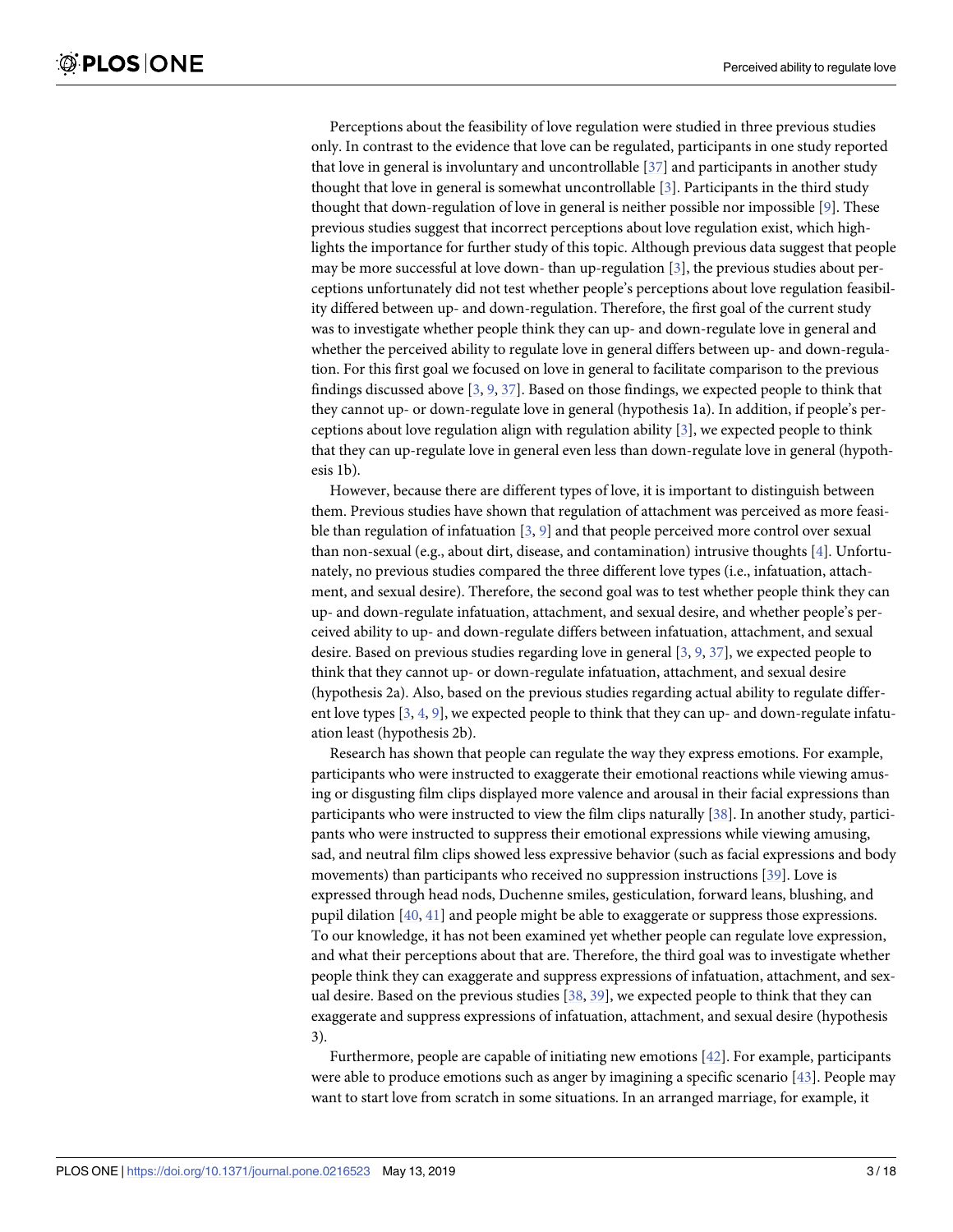<span id="page-3-0"></span>may be beneficial to generate love towards the new spouse. Conversely, there are situations in which people may want to stop love completely, such as after a romantic break-up, or when people who are happily married develop an unwanted crush on someone else, or when people love someone they are not arranged to be married with. In a previous study, participants felt more control over the intensity of love than over who they are in love with [\[3\]](#page-15-0). This implies that people think they cannot start love from scratch or stop love completely, but that has not been tested directly. Therefore, the fourth goal was to investigate whether people think they can start and stop infatuation, attachment, and sexual desire. Based on the previous study [[3](#page-15-0)], we expected people to think that they cannot start and stop infatuation, attachment, and sexual desire (hypothesis 4).

Because people may differ in beliefs about love regulation, the fifth goal was to investigate individual differences in the perceived ability to up- and down-regulate infatuation, attachment, and sexual desire. To start with, the previous study showed that the more people habitually used cognitive reappraisal, the more they felt they could control the intensity of love [\[3](#page-15-0)]. However, that study did not distinguish between perceptions about up- and down-regulation. We expected that the more people habitually use cognitive reappraisal, the more they think they can up- and down-regulate infatuation, attachment, and sexual desire (hypothesis 5a). Furthermore, we expected that the more people habitually use expressive suppression, the more they think they can suppress expressions of infatuation, attachment, and sexual desire (hypothesis 5b). Additionally, it could be that the perceived ability to regulate love is affected by whether someone is in love or not. In previous studies about love regulation perceptions, most if not all participants were in love because they were either in a relationship or had recently experienced a romantic break-up [[3](#page-15-0), [9\]](#page-16-0). Because emotion regulation requires cognitive control [\[44\]](#page-17-0) and because love can be regulated using similar regulation strategies [\[3,](#page-15-0) [7,](#page-15-0) [9](#page-16-0), [19\]](#page-16-0), love regulation will probably require cognitive control as well. But because it has been suggested that love is associated with reduced cognitive control [\[45\]](#page-17-0), we expected that people who are in love think they can up- and down-regulate infatuation, attachment, and sexual desire less than people who are not in love (hypothesis 5c). For the same reason, we also expected that the more people are infatuated with their beloved, the less they think they can up- and down-regulate infatuation, attachment, and sexual desire (hypothesis 5d) and that the more people are attached to their beloved, the less they think they can up- and down-regulate infatuation, attachment, and sexual desire (hypothesis 5e).

Finally, a meta-analysis has shown that some emotions are easier to regulate than others: down-regulation effects were larger for positive than negative affect, and for sadness than for fear and anger [[46](#page-17-0)]. We already mentioned above that the perceived ability to regulate differs between different love feelings [\[3,](#page-15-0) [9](#page-16-0)]. Regardless of whether love is an emotion or not, it would be interesting to compare the perceived ability to up- and down-regulate different love types and emotions. Therefore, the sixth goal was to test whether people think they can up- and down-regulate infatuation, attachment, sexual desire, happiness, sadness, fear, and anger and whether people's perceived ability to up- and down-regulate differs between infatuation, attachment, sexual desire, happiness, sadness, fear, and anger. Based on previous studies [[3,](#page-15-0) [9,](#page-16-0) [46\]](#page-17-0), we expected people to think they can up- and down-regulate happiness and sadness, but not fear, anger, infatuation, attachment, and sexual desire (hypothesis 6a). Also, we expected people to think that they can up- and down-regulate happiness and sadness most, and infatuation least (hypothesis 6b).

Please note that all six research questions concern whether people *think* they can regulate love. We used the self-report method to answer the research questions, because even though that method has its limitations, it is an important first step to assess *perceived* regulation ability [\[47\]](#page-17-0).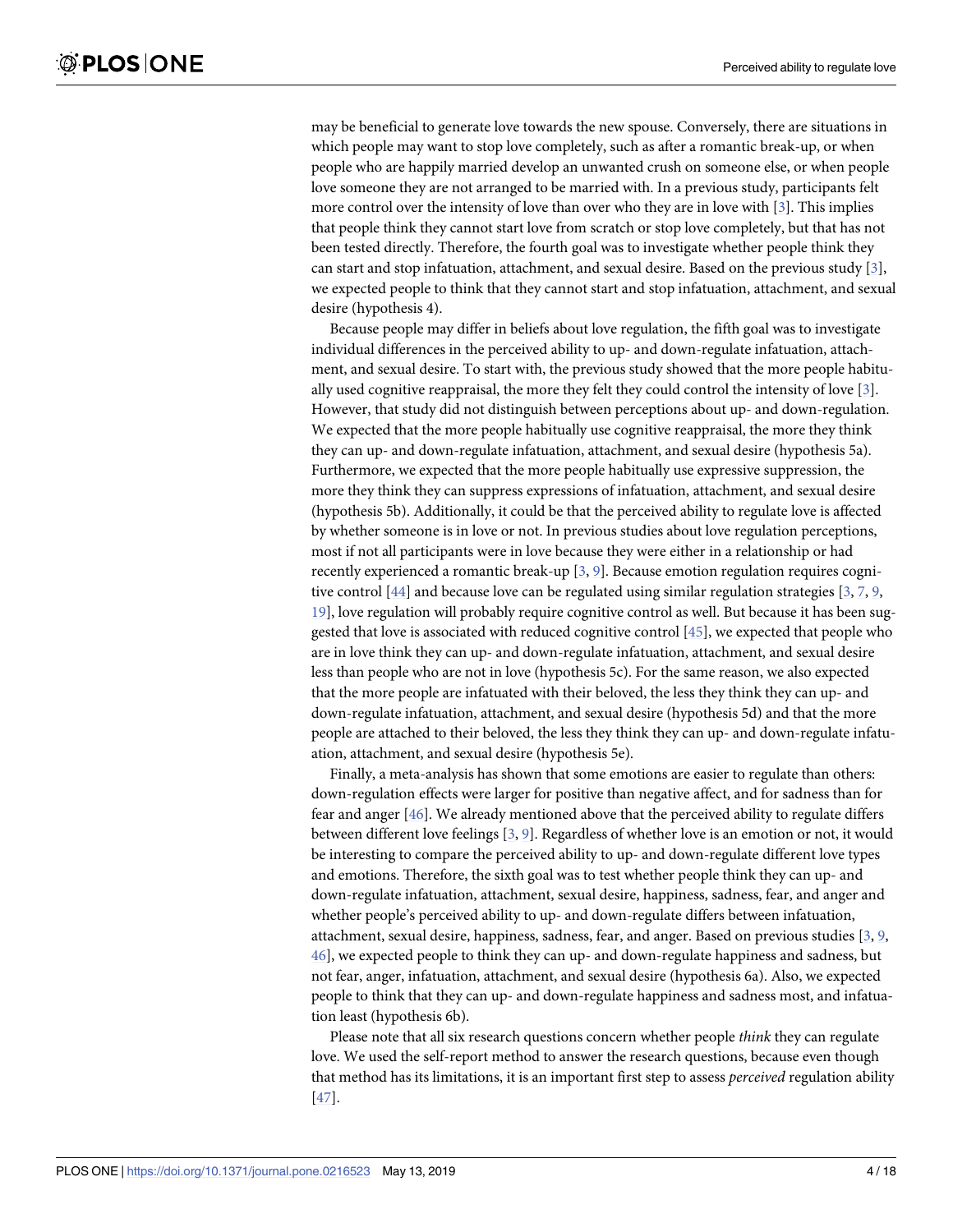# <span id="page-4-0"></span>**Materials and methods**

#### **Participants**

Unfortunately, there currently is no convenient way to perform a power analysis with more than one within-subject variable in  $G^*$  Power ( $G^*$  Power Feedback, personal communication, January 9, 2018). Instead, we decided to collect data until the end of the semester if we had useable data from at least 100 participants by that time. Three-hundred forty students of the University of Missouri-St. Louis volunteered to participate. Of those, 286 participants (mean age = 22.1 years, range = 18–39 years, 230 women, 52 men, 3 gender queers, 1 other) provided usable data (see below). Participants were recruited from the University of Missouri-St. Louis subject pool that includes students enrolled in Psychology courses. The study was advertised as Love Questionnaire Study. The study was approved by the Institutional Review Board of the University of Missouri-St. Louis (project number 919337). The consent form stated that the purpose of the study was to "understand how much control you feel you have over your emotions and love feelings". Participants provided informed consent by clicking on an "agree' button after reading the consent form on their computer screen. Participants were rewarded with course credit.

## **Procedure**

Participants completed a series of items online via Qualtrics and were allowed to skip items that they did not want to answer. Participants first completed demographic items including age, sex assigned at birth (male, female, intersex, other), what gender they currently identify with (man, women, gender queer, other), and their sexual orientation (straight, gay, bisexual, undecided, other). Additionally, participants reported whether they were currently in love or not. If so, they reported infatuation and attachment intensities on a 9-point Likert scale  $(1 = not at all, 9 = very much)$ . Definitions of infatuation and attachment were provided at the top of each page of the online survey: "Infatuation (or passionate love) is the overwhelming amorous feeling for that one special person that is often accompanied by euphoria, butterflies in the stomach, and nervousness. This feeling does not have to be sexual." and "Attachment (or companionate love) is a comforting feeling of emotional bonding with someone. This feeling does not have to be sexual." We did not provide a definition for the word "love", because it is very common in everyday language (as opposed to infatuation and attachment). Participants also reported whether they were currently in a romantic relationship or not. If so, they reported the relationship status (not married and not living together, not married and living together, married). If not, they reported whether they had ever been in a romantic relationship or not. Participants who were not currently in love reported whether they had ever been in love or not.

Then, participants completed several items that assessed perceived ability to up- and downregulate love and emotions, exaggerate and suppress the expression of love, and start and stop love, see [Table](#page-5-0) 1, in pseudorandom order. We varied the wording of the items (e.g., increase/ decrease vs. enhance/reduce, I can/I can decide/I can choose) to reduce boredom in participants. We did make sure that items that were compared directly used the same words or the related antonym. These items were derived from a previous study [\[3](#page-15-0)], but were different in four ways. Firstly, the current items assessed the perceived ability to regulate different love types (i.e., infatuation, attachment, sexual desire) and emotions (i.e., happiness, sadness, fear, anger). These specific emotions were chosen because research has shown that they are considered the most prototypical emotions [[13](#page-16-0)]. Secondly, besides infatuation and attachment, the current items assessed perceived ability to regulate sexual desire as well. Thirdly, the items also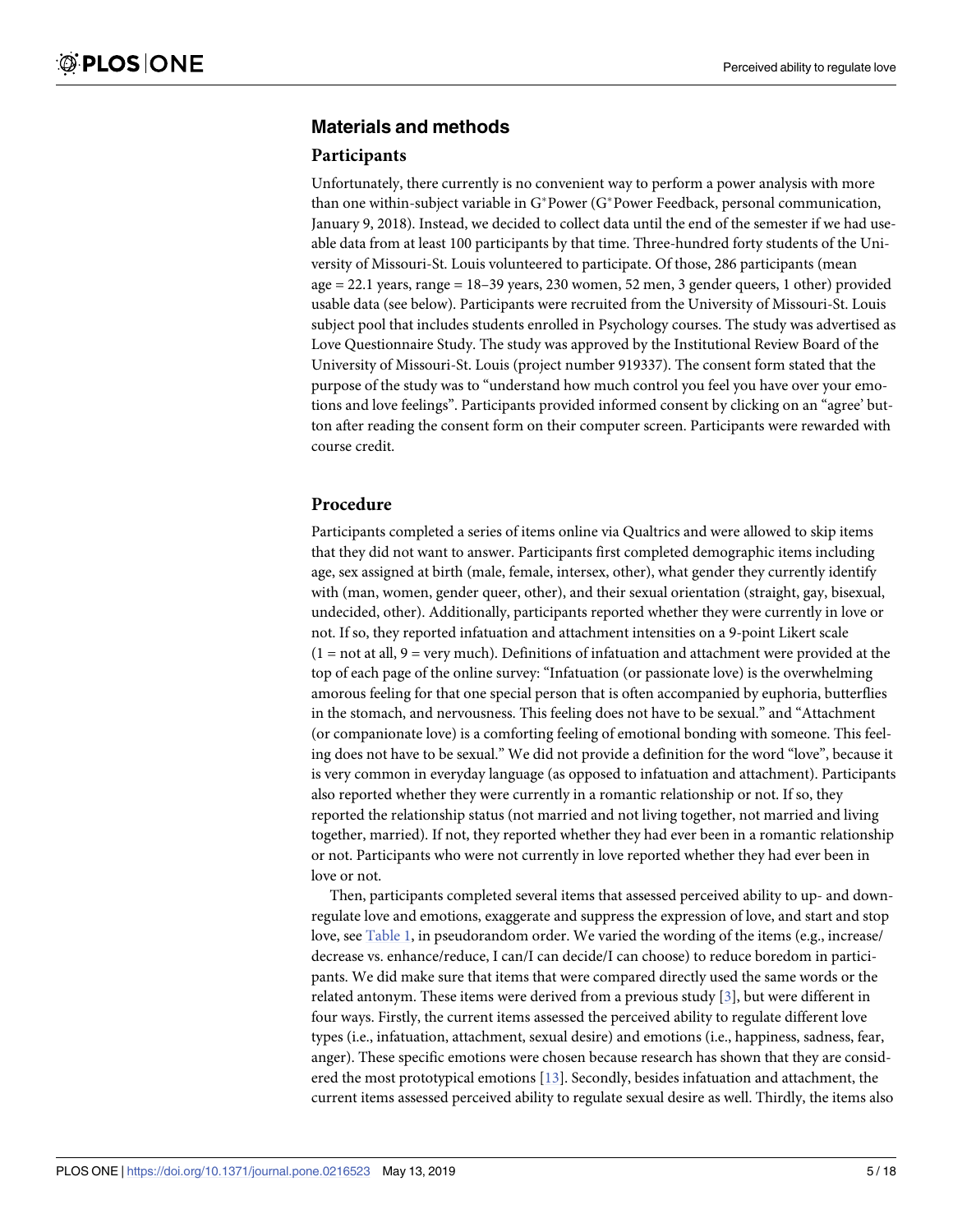| Item           | Construct                | <b>Statement</b>                                         | M   | <b>SD</b> |
|----------------|--------------------------|----------------------------------------------------------|-----|-----------|
| 1              | Love-Up                  | I can increase my love.                                  | 6.4 | 2.1       |
| 2              | Love-Down                | I can decrease my love.                                  | 4.4 | 2.4       |
| 3              | Infatuation-Up           | I can enhance feelings of infatuation.                   | 5.8 | 2.1       |
| 4              | Attachment-Up            | I can enhance feelings of attachment.                    | 6.7 | 1.9       |
| 5              | Sex-Up                   | I can enhance sexual desire.                             | 6.3 | 2.0       |
| 6              | <b>Infatuation-Down</b>  | I can reduce feelings of infatuation.                    | 4.8 | 2.1       |
| $\overline{7}$ | Attachment-Down          | I can reduce feelings of attachment.                     | 4.8 | 2.3       |
| 8              | Sex-Down                 | I can reduce sexual desire.                              | 5.2 | 2.2       |
| 9              | Infatuation-Exaggeration | I can choose to exaggerate expressions of infatuation.   | 6.5 | 2.1       |
| 10             | Attachment-Exaggeration  | I can choose to exaggerate expressions of attachment.    | 6.5 | 1.9       |
| 11             | Sex-Exaggeration         | I can choose to exaggerate expressions of sexual desire. | 6.9 | 1.9       |
| 12             | Infatuation-Suppression  | I can decide to hide expressions of infatuation.         | 6.4 | 2.2       |
| 13             | Attachment-Suppression   | I can decide to hide expressions of attachment.          | 6.6 | 1.9       |
| 14             | Sex-Suppression          | I can decide to hide expressions of sexual desire.       | 6.7 | 2.1       |
| 15             | <b>Infatuation-Start</b> | I can generate feelings of infatuation from scratch.     | 3.8 | 2.3       |
| 16             | Attachment-Start         | I can generate feelings of attachment from scratch.      | 4.1 | 2.4       |
| 17             | Sex-Start                | I can generate feelings of sexual desire from scratch.   | 4.5 | 2.6       |
| 18             | Infatuation-Stop         | I can decide to stop being infatuated with someone.      | 4.4 | 2.6       |
| 19             | Attachment-Stop          | I can decide to stop being attached to someone.          | 4.2 | 2.6       |
| 20             | Sex-Stop                 | I can decide to stop feeling sexual desire for someone.  | 4.7 | 2.6       |
| 21             | Happiness-Up             | I can enhance feelings of happiness.                     | 6.6 | 1.8       |
| 22             | Sadness-Up               | I can enhance feelings of fear.                          | 6.3 | 2.0       |
| 23             | Fear-Up                  | I can enhance feelings of fear.                          | 5.2 | 2.2       |
| 24             | Anger-Up                 | I can enhance feelings of anger.                         | 6.3 | 2.0       |
| 25             | Happiness-Down           | I can reduce feelings of happiness.                      | 6.6 | 1.8       |
| 26             | Sadness-Down             | I can reduce feelings of sadness.                        | 6.3 | 2.3       |
| 27             | Fear-Down                | I can reduce feelings of fear.                           | 5.1 | 2.2       |
| 28             | Anger-Down               | I can reduce feelings of anger.                          | 5.4 | 2.3       |

<span id="page-5-0"></span>**[Table](#page-4-0) 1. Mean scores on the items assessing perceived ability to regulate love and emotions.**

*Note*. Items were presented to the participants in pseudorandom order (i.e., 1, 4, 18, 26, 11, 2, 3, 19, 23, 14, 7, 15, 21, 9, 8, 24, 6, 13, 17, 22, 10, 27, 5, 16, 25, 12, 28, 20). M = mean, SD = standard deviation. 1 = totally disagree,  $5 =$  neutral,  $9 =$  totally agree.

<https://doi.org/10.1371/journal.pone.0216523.t001>

measured people's perceived ability to exaggerate and suppress and start and stop love. Finally, the current items did not require participants to be in love.

Each construct (e.g., perceived ability to down-regulate infatuation), see Table 1, was measured using a single item. Although it is necessary to use multiple items to measure complex constructs that cannot be assessed directly (such as personality), simpler constructs that can be assessed directly (such as job satisfaction, health-related quality of life, and even depression) can be measured adequately using a single item  $[48–50]$  $[48–50]$ . Likewise, perceived ability to regulate seems sufficiently narrow and unambiguous to be suitable for measurement with a single item. Participants indicated to what extent they agreed with each item on a 9-point Likert scale  $(1 =$  totally disagree,  $5 =$  neutral,  $9 =$  totally agree).

Additionally, three attention-checking items (e.g., Please select "strongly agree" to indicate that you have read this statement) were included to check whether participants actually read the statements before responding. Participants who did not answer all three attention-checking items correctly  $(n = 54)$  were excluded from the analysis, leaving the previously reported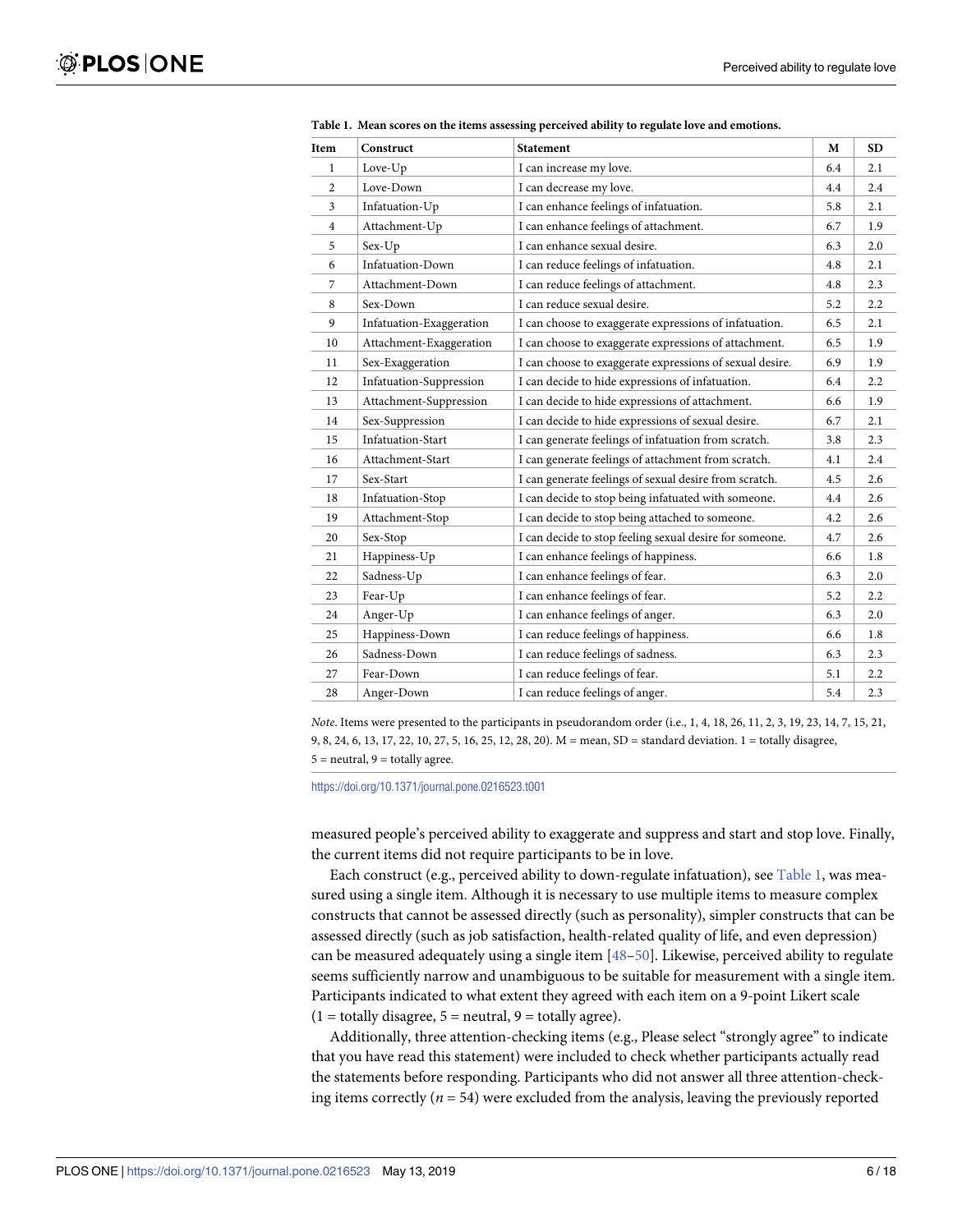<span id="page-6-0"></span>286 participants. Finally, participants completed the Emotion Regulation Questionnaire (ERQ) [\[51\]](#page-17-0) to assess the habitual use of cognitive reappraisal and expressive suppression. The ERQ consists of 10 items, six of which comprise the reappraisal subscale and four of which comprise the suppression subscale. An example of a Reappraisal item is "When I want to feel more *positive* emotion (such as joy or amusement), I *change what I'm thinking about*." An example of a Suppression item is "When I am feeling *positive* emotions, I am careful not to express them." The reappraisal and suppression subscales are the only two subscales of the ERQ.

#### **Analyses**

There were 0.7% missing values on the items regarding perceived ability to regulate love and emotions. Participants with missing values were excluded from any analyses that involved the missed items(s) but were included in the other analyses. There were 0.4% missing values on the ERQ and these were replaced with the participant's mean scores on the subscale. Mean scores on the reappraisal and suppression ERQ subscales were calculated [\[51\]](#page-17-0).

To test whether people think that they cannot up- or down-regulate love in general (hypothesis 1a), one-sample t-tests against 5 (= neutral) were performed on the scores on items 1 and 2. To test whether people think that they can up-regulate love in general less than down-regulate love in general (hypothesis 1b), the scores on items 1 and 2 were compared with a paired samples t-test. To test whether people think that they cannot up- or down-regulate infatuation, attachment, and sexual desire, one-sample t-tests against 5 (= neutral) were performed on the scores on items 3–8 (hypothesis 2a). To test whether people think that they can up- and down-regulate infatuation least (hypothesis 2b), a repeated measure analysis of variance (rmANOVA) with the factors Direction (up-regulate, down-regulate) and Love Type (infatuation, attachment, sexual desire) was conducted on the scores on items 3–8. To test whether people think that they can exaggerate and suppress expressions of infatuation, attachment, and sexual desire (hypothesis 3), one sample t-tests against 5 (= neutral) were performed on the scores on items 9–14. To test whether people think that they cannot start and stop infatuation, attachment, and sexual desire (hypothesis 4), one sample t-tests against 5 (= neutral) were performed on the scores on items 15–20.

To test individual differences, various analyses were conducted. First, to test whether habitual use of cognitive reappraisal is positively associated with perceived ability to up- and downregulate infatuation, attachment, and sexual desire (hypothesis 5a), an analysis of covariance (ANCOVA) with the continuous predictor ERQ Reappraisal (i.e., the mean score on the ERQ reappraisal subscale) and the factors Direction (up-regulate, down-regulate) and Love Type was conducted on the scores on items 3–8. Second, to test whether habitual use of expressive suppression is positively associated with perceived ability to suppress expressions of infatuation, attachment, and sexual desire (hypothesis 5b), an ANCOVA with the continuous predictor ERQ Suppression (i.e., the mean score on the ERQ suppression subscale), and the factors Direction (exaggerate, suppress) and Love Type was performed on the scores on items 9–14. Third, to test whether people who are in love think they can up- and down-regulate infatuation, attachment, and sexual desire less than people who are not in love (hypothesis 5c), a rmA-NOVA with the factors Being in Love (in love, not in love), Direction (up-regulate, downregulate), and Love Type was conducted on the scores on items 3–8. Fourth, to test whether infatuation intensity is negatively associated with perceived ability to up- and down-regulate infatuation, attachment, and sexual desire (hypothesis 5d), an ANCOVA with the continuous predictor Infatuation Intensity (i.e., self-reported infatuation level) and the factors Direction (up-regulate, down-regulate) and Love Type was conducted on the scores on items 3–8. Finally, to test whether attachment intensity is negatively associated with perceived ability to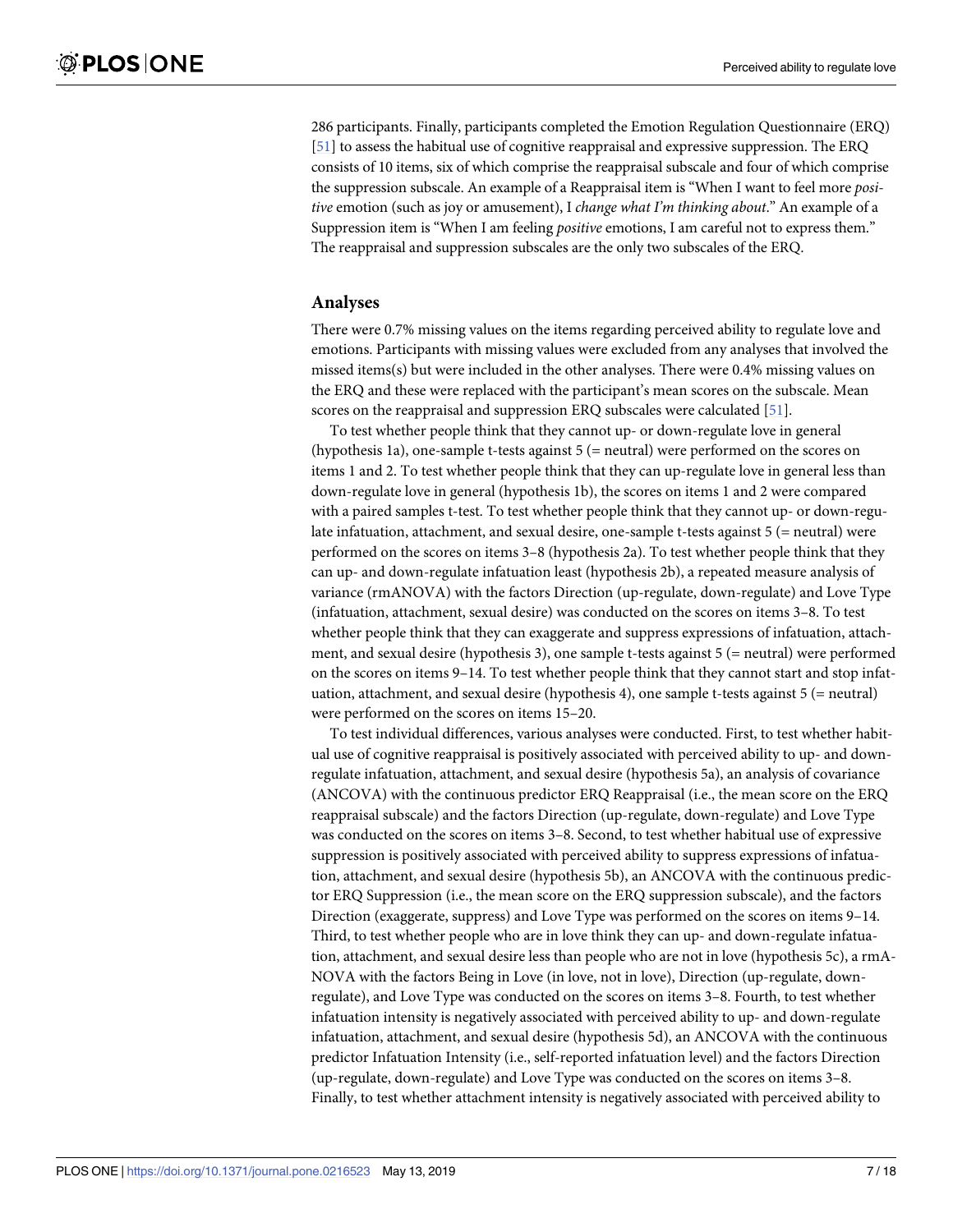up- and down-regulate infatuation, attachment, and sexual desire (hypothesis 5e), an ANCOVA with the continuous predictor Attachment Intensity (i.e., self-reported attachment level) and the factors Direction (up-regulate, down-regulate) and Love Type was conducted on the scores on items 3–8. See S1 [Text](#page-15-0) for analyses concerning the effect of age on perceived ability to regulate. Please note that we are not using these ANCOVAs to control for individual differences, but that we are actually interested in the main and interaction effects that include the continuous predictors. Only effects involving the individual differences continuous predictors and factors are reported.

To test whether people think they can up- and down-regulate happiness and sadness, but not fear, anger, infatuation, attachment, and sexual desire (hypothesis 6a), one-sample t-tests against 5 (= neutral) were performed on the scores on items 3–8 and 21–28. To test whether people think that they can up- and down-regulate happiness and sadness most, and infatuation least (hypothesis 6b), a rmANOVA was performed with factors Direction (up-regulate, downregulate) and Feeling (infatuation, attachment, sexual desire, happiness, sadness, anger, fear) on the scores on items 3–8 and 21–28.

When applicable, the degrees of freedom were corrected using the Greenhouse-Geisser correction. The *F* values, uncorrected degrees of freedom, the ε values, and corrected probability values are reported. A significance level of 5% (two-sided) was selected. Follow-up tests included paired samples t-tests for within-subject effects and independent samples t-tests for between-subject effects. To follow up significant effects of continuous predictors, Pearson correlation coefficients were computed. The Bonferroni correction was used for all follow-up tests to reduce the chance of Type I errors. The corrected α levels values are reported.

#### **Results**

#### **Participant characteristics**

Fifty-four participants (18.9%) were assigned male at birth and 232 participants (81.1%) were assigned female at birth. Moreover, 52 participants (18.2%) identified as men, 230 (80.4%) identified as women, 3 (1.4%) identified as gender queer, and 1 (0.3%) identified as other. In terms of sexual orientation, 233 participants (81.5%) reported being straight, 17 (5.9%) reported being gay, 27 (9.4%) reported being bisexual, 5 (1.7%) were undecided, and 2 (0.7%) reported being pansexual and/or queer.

One hundred eighty participants (62.9%) reported being in love, 84 participants (29.4%) reported to not be in love, but to have been in the past, 21 participants (7.3%) reported they had never been in love, and 1 participant (0.3%) did not report their love status. Participants who were in love reported an average infatuation intensity of  $7.3$  (SD = 1.7) and an average attachment intensity of 8.2 (SD = 1.2). Furthermore, 178 participants (62.2%) reported that they were currently in a romantic relationship, 84 participants (29.4%) reported not being in a relationship currently, but to have been in a romantic relationship in the past, 23 participants (8.0%) reported that they had never been in a romantic relationship, and 1 participant (0.3%) did not report their relationship status.

The mean score on the ERQ reappraisal subscale was  $5.4$  (SD = 1.1). The mean score on the ERQ suppression subscale was  $3.4$  (SD = 1.3).

#### **Perceived ability to regulate**

See [Table](#page-5-0) 1 for the mean scores on each item. See Table A in S1 [Text](#page-15-0) for the correlations between items. Fig A in S1 [Text](#page-15-0) for the distributions of the item scores.

**Up- and down-regulation of love in general.**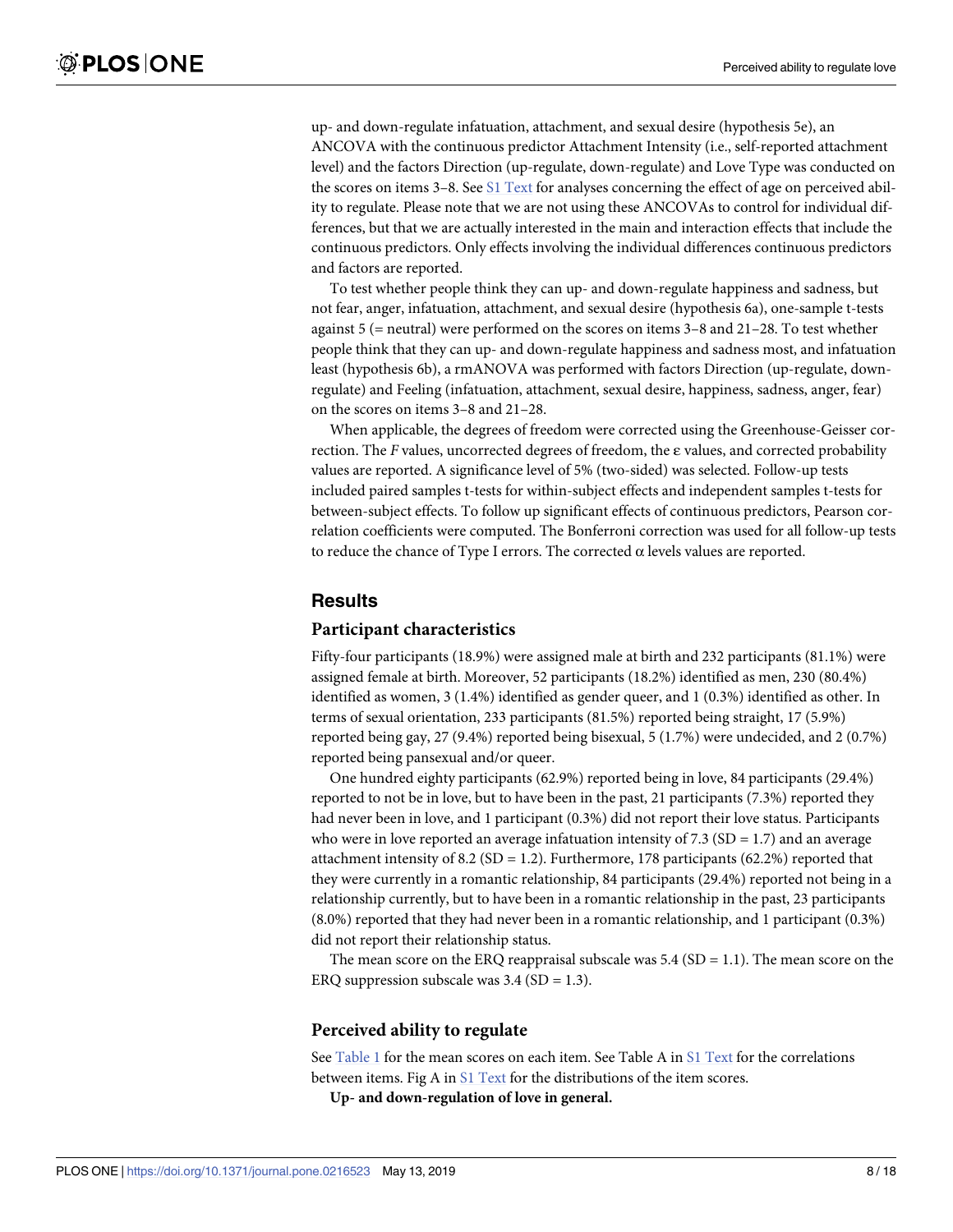<span id="page-8-0"></span>Hypothesis 1a. We expected people to think that they cannot up- or down-regulate love in general. The mean score on the item assessing perceived ability to up-regulate love in general was significantly higher than  $5$  (= neutral),  $t(285) = 11.2$ ,  $p < .001$ , whereas the mean score on the item assessing perceived ability to down-regulate love in general was significantly lower than 5 (= neutral),  $t(285) = -4.0$ ,  $p < .001$ , Cohen's  $d = .87$ . This indicates that participants thought that they could up- but not down-regulate love in general.

Hypothesis 1b. We expected people to think that they can up-regulate love in general less than down-regulate love in general. In contrast, participants thought that they could up-regulate love in general more than they could down-regulate love in general, *t*(285) = 12.2, *p <* .001, Cohen's *d* = .87.

#### **Up- and down-regulation of different love types.**

Hypothesis 2a. We expected people to think that they cannot up- or down-regulate infatuation, attachment, and sexual desire. The mean score on the items assessing perceived ability to up-regulate infatuation, attachment, and sexual desire were significantly higher than  $5$  (= neutral), all *ts>*6.7, all *ps <* .001, all Cohen's *ds>*.40, whereas the mean score on the items assessing perceived ability to down-regulate infatuation, attachment, and sexual desire were not significantly different from 5 (= neutral), all *ts<*1.2, all *ps>*.13. This indicates that participants thought that they could up-regulate infatuation, attachment, and sexual desire, but that they felt neutral about their ability to up-regulate infatuation, attachment, and sexual desire.

Hypothesis 2b. We expected people to think that they can up- and down-regulate infatuation least. There were main effects of Direction,  $F(1,270) = 133.5$ ,  $p < .001$ , and Love Type,  $F(2,540) = 10.2$ ,  $\varepsilon = .86$   $p < .001$ , but these were modulated by a Direction x Love Type interaction,  $F(2,540) = 13.0$ ,  $\varepsilon = .86$ ,  $p < .001$ ,  $\eta^2 = .046$ . Participants thought that they could upregulate infatuation less than attachment and sexual desire, both *ps <* .001, all other *ps>*.016 (corrected  $\alpha$  = .008), see [Fig](#page-9-0) 1.

#### **Exaggeration and suppression of different love types.**

Hypothesis 3. We expected people to think that they can exaggerate and suppress expressions of infatuation, attachment, and sexual desire. The mean scores on the items assessing perceived ability to exaggerate and suppress infatuation, attachment, and sexual desire were significantly higher than 5 (= neutral), all *ts>*10.7, all *ps <* .001, Cohen's *ds>*.63. This indicates that participants thought that they could exaggerate and suppress expressions of infatuation, attachment, and sexual desire.

#### **Starting and stopping different love types.**

Hypothesis 4. We expected people to think that they cannot start and stop infatuation, attachment, and sexual desire. The mean scores on the items assessing perceived ability to start and stop infatuation and attachment, and to start sexual desire were significantly lower than 5 (= neutral), all  $ts < -3.2$ , all  $ps \leq .001$ , Cohen's  $ds < -20$ . The mean score on the item assessing perceived ability to stop sexual desire was not significantly different from 5 (= neutral),  $t(285) = -1.7$ ,  $p = .10$ . This suggests that participants thought that they could not start and stop infatuation and attachment, and that they could not start sexual desire.

#### **Individual differences.**

Hypothesis 5a. We expected that the more people habitually use cognitive reappraisal, the more they think they can up- and down-regulate infatuation, attachment, and sexual desire. There was an ERQ Reappraisal x Love Type x Direction interaction,  $F(2,538) = 5.6$ ,  $\varepsilon = .87$ ,  $p =$ .020,  $\eta^2$  = .030. The ERQ reappraisal score correlated positively with perceived ability to upregulate infatuation,  $r(281) = .23$ ,  $p < .001$ , attachment,  $r(283) = .20$ ,  $p = .001$ , and sexual desire,  $r(282) = .26$ ,  $p < .001$ , and perceived ability to down-regulate infatuation,  $r(280) = .23$ , *p*  $\lt$  .001, and attachment, *r*(283) = .22, *p*  $\lt$  .001, but not sexual desire, *r*(284) = .04, *p* = .51 (corrected  $\alpha$  = .008), see [Fig](#page-9-0) 2.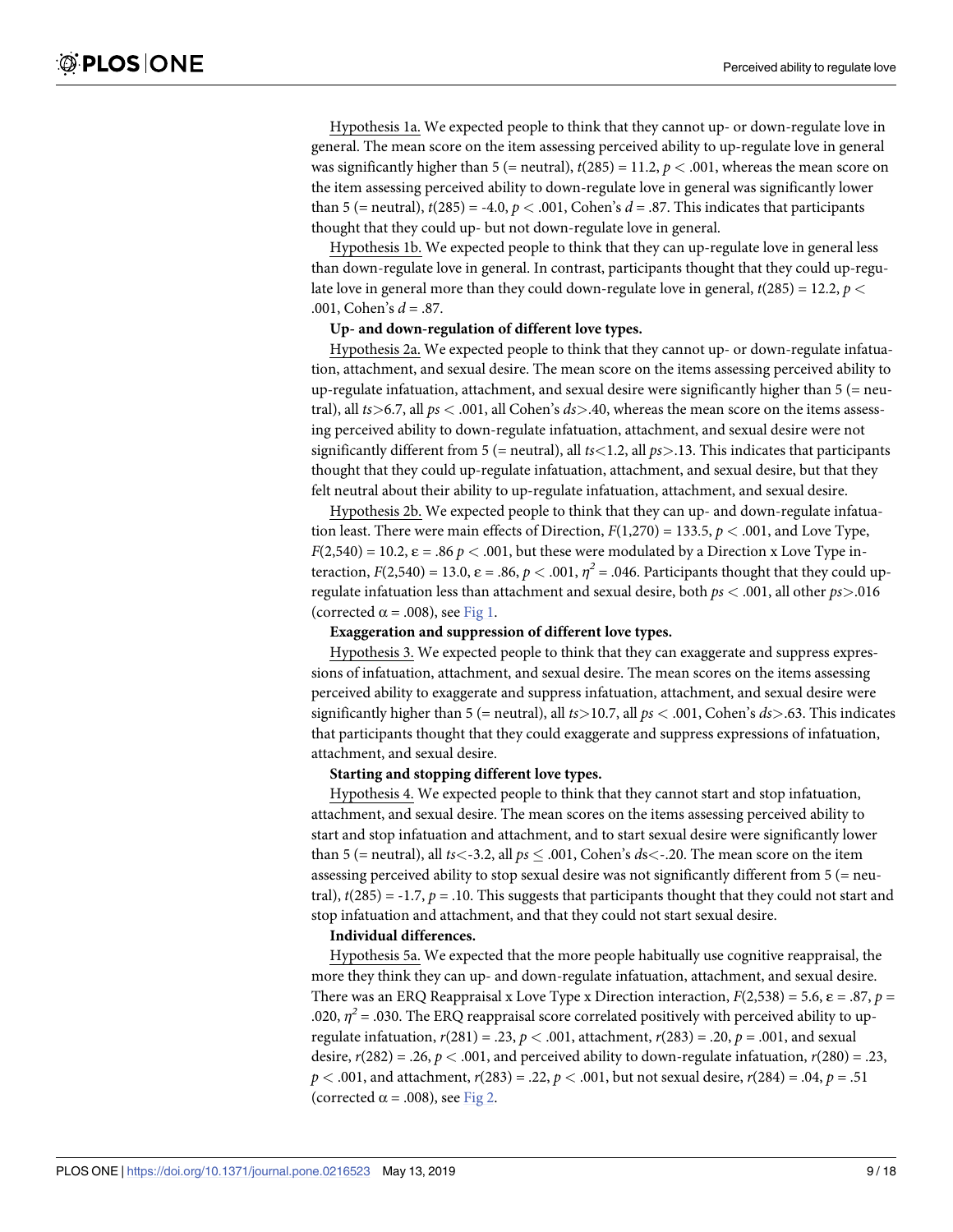<span id="page-9-0"></span>

[Fig](#page-8-0) 1. Perceived ability to up- and down-regulate infatuation, attachment, sexual desire, happiness, sadness, fear, and anger. Error bars indicate the standard error of the mean.

<https://doi.org/10.1371/journal.pone.0216523.g001>

Hypothesis 5b. We expected that the more people habitually use expressive suppression, the more they think they can suppress expressions of infatuation, attachment, and sexual desire.





<https://doi.org/10.1371/journal.pone.0216523.g002>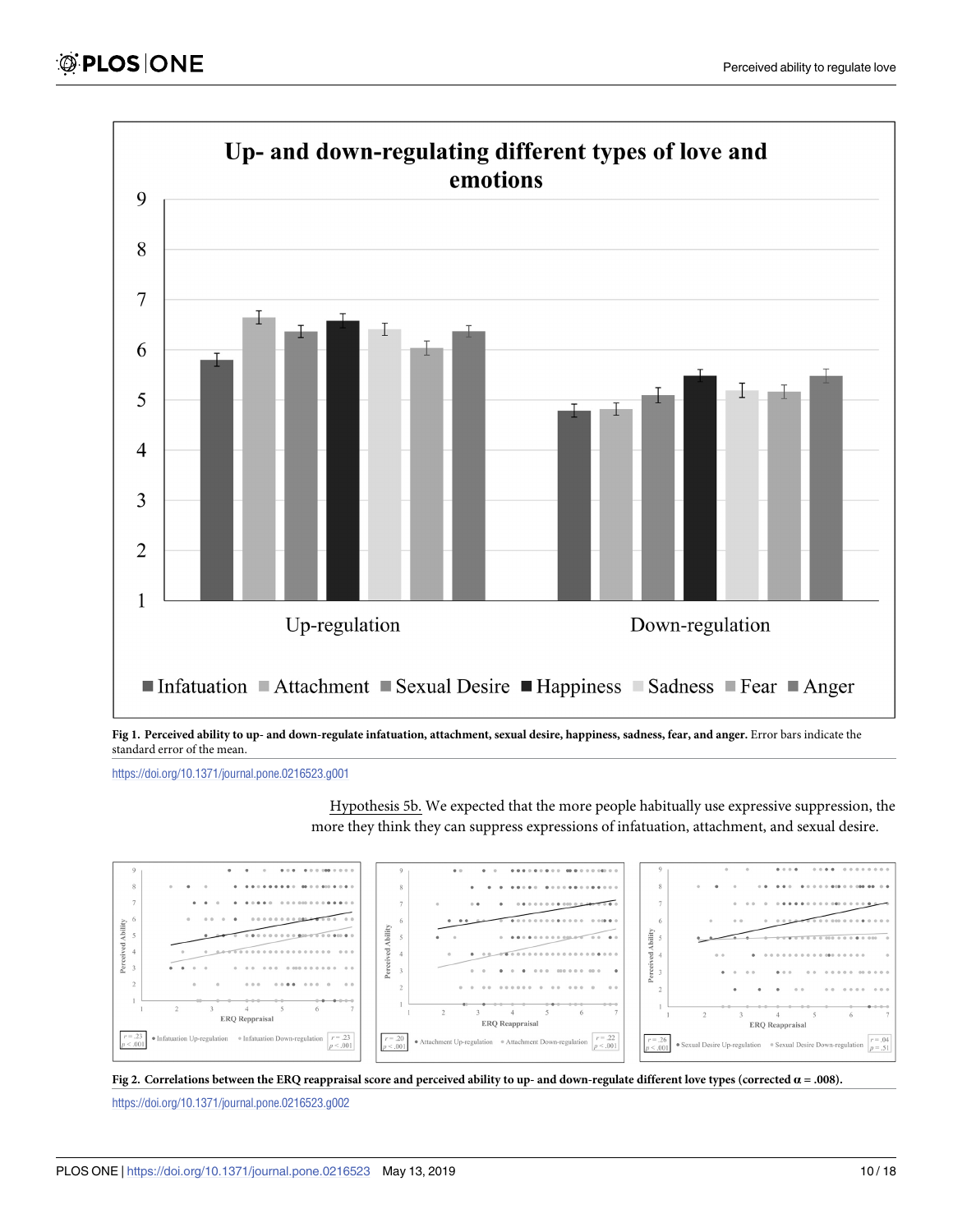

Fig 3. Correlations between self-reported infatuation intensity and perceived ability to up- and down-regulate love, collapsed across **different** love **types** (corrected  $\alpha = .025$ ).

<https://doi.org/10.1371/journal.pone.0216523.g003>

There was an ERQ Suppression x Direction interaction,  $F(1,280) = 8.5$ ,  $p = .004$ ,  $\eta^2 = .030$ , but neither of the follow up tests were significant, both  $ps$  > .041 (corrected α = .025).

Hypothesis 5c. We expected that people who are in love think they can up- and down-regulate infatuation, attachment, and sexual desire less than people who are not in love. There was a Being in Love x Direction interaction,  $F(1,269) = 6.1$ ,  $\varepsilon = .87$ ,  $p = .01$ ,  $\eta^2 = .022$ , but none of the follow-up tests were significant, all  $ps$  > .07 (corrected  $\alpha$  = .025).

Hypothesis 5d. We expected that the more people are infatuated with their beloved, the less they think they can up- and down-regulate infatuation, attachment, and sexual desire. There was an Infatuation Intensity x Direction interaction,  $F(1,168) = 6.8$ ,  $p = .01$ ,  $\eta^2 = .039$ . The more participants were infatuated with their beloved, the more they thought that they could up-regulate,  $r(180) = .24$ ,  $p = .001$ , but not down-regulate,  $r(180) = .01$   $p = .97$  (corrected  $\alpha =$ .025), love collapsed across the different love types, see Fig 3.

Hypothesis 5e. We expected that the more people are attached to their beloved, the less they think they can up- and down-regulate infatuation, attachment, and sexual desire. However, none of the effects involving Attachment Intensity were significant, all *Fs<*6.7, all *ps>*.62.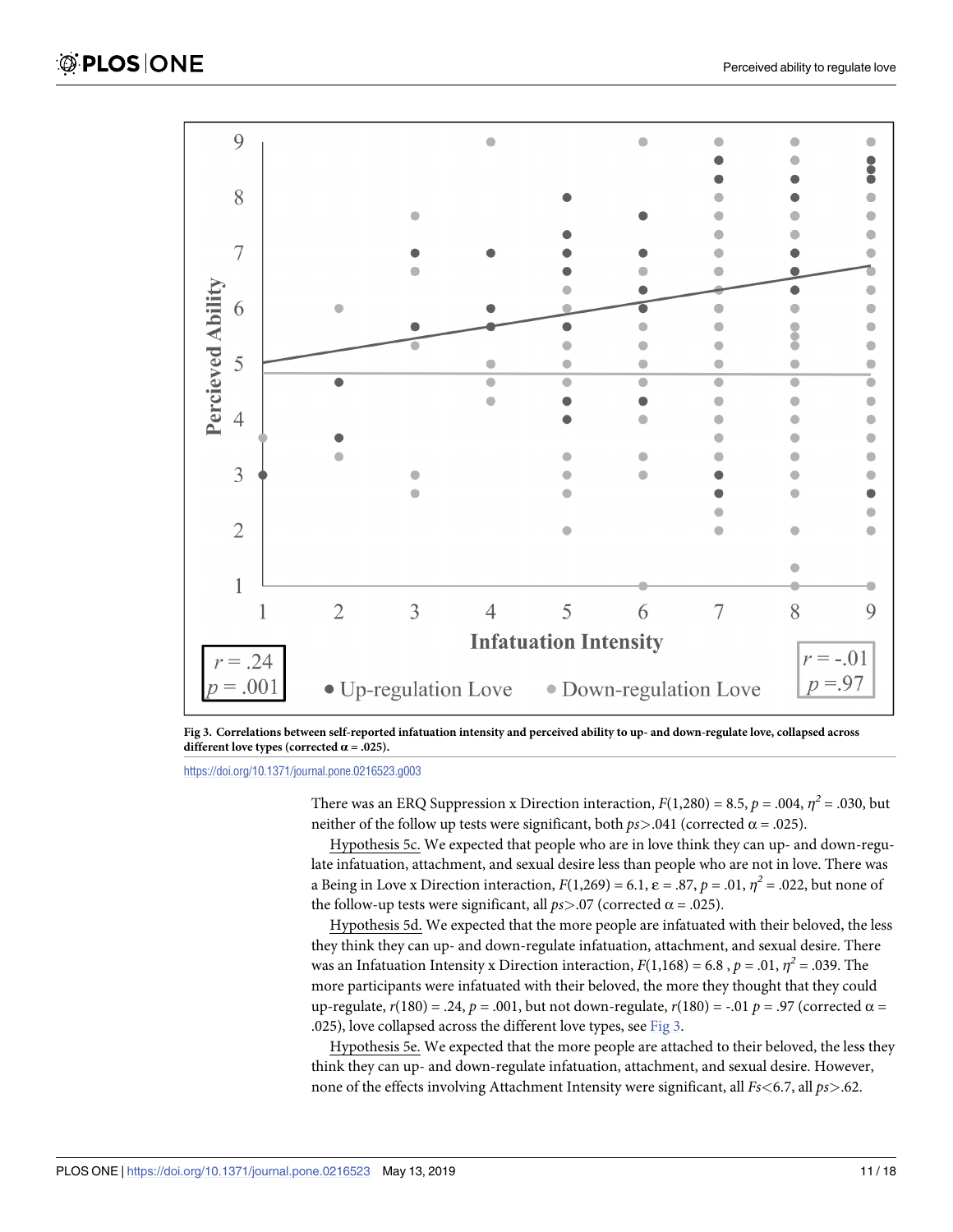#### **Up- and down-regulation of love types and emotions.**

Hypothesis 6a. We expected people to think they can up- and down-regulate happiness and sadness, but not fear, anger, infatuation, attachment, and sexual desire (hypothesis 6a). The mean score on the items assessing perceived ability to up-regulate infatuation, attachment, sexual desire, happiness, sadness, fear, and anger were significantly higher than 5 (= neutral), all  $>$ *6.7, all*  $*p*<sub>5</sub>$  $<$  *.001, all Cohen's*  $*ds*$  $>$  *.20. The mean score on the items assessing perceived abil*ity to down-regulate happiness and anger were significantly higher than 5 (= neutral), both  $ts$   $\ge$  3.3, both *ps*  $\le$  .001, Cohen's *ds* $>$ .46, and the mean scores on items assessing perceived ability to down-regulate infatuation, attachment, sexual desire, sadness, and fear were not significantly different from 5 (= neutral), all *ts<*1.3, all *ps>*.10. This indicates that participants thought that they could up-regulate infatuation, attachment, sexual desire, happiness, sadness, fear, and anger, and down-regulate happiness and anger.

Hypothesis 6b. We expected people to think that they can up- and down-regulate happiness and sadness most, and infatuation least. There were main effects of Direction,  $F(1,253) =$ 179.8,  $p < .001$ ,  $\eta^2 = .42$ , and Feeling,  $F(6,1518) = 9.2$ ,  $\varepsilon = .89$ ,  $p < .001$ ,  $\eta^2 = .035$ , but these were modulated by a Direction x Feeling interaction,  $F(6,1518) = 4.2$ ,  $\varepsilon = .82$ ,  $p = .001$ ,  $\eta^2 =$ .016, see [Fig](#page-9-0) 1. Participants thought that they could up-regulate attachment and happiness more than infatuation and fear, all *p*s *<* .001. Participants also thought that they could up-regulate sexual desire more than infatuation,  $p < .001$ . Finally, participants thought that they could down-regulate happiness and anger more than infatuation and attachment, all *p*s *<* .001 (corrected  $\alpha$  = .001).

### **Discussion**

Previous studies have shown that love can be up- and down-regulated [\[3](#page-15-0)[–9\]](#page-16-0). The current study investigated people's perceptions about love regulation because those may impact mental health and may influence whether people will actually engage in love regulation. To this end, participants completed items that assessed the extent to which they think they could up- and down-regulate love, exaggerate and suppress the expression of love, and start and stop love. We also tested individual differences in perceptions regarding love regulation, and differences in perceptions between infatuation, attachment, sexual desire, happiness, sadness, fear, and anger.

The first goal of the study was to investigate was to investigate whether people think they can up- and down-regulate love in general and whether the perceived ability to regulate love in general differs between up- and down-regulation. We expected people to think that they cannot up- or down-regulate love in general (hypothesis 1a) and to think that they can up-regulate love less than down-regulate love in general (hypothesis 1b). Participants thought that they could up- but not down-regulate love in general, which partially confirms hypothesis 1a. In previous studies, participants thought that love in general is somewhat uncontrollable and that down-regulation of love in general is neither possible nor impossible [[3,](#page-15-0) [9,](#page-16-0) [37\]](#page-17-0). Because previous studies have shown that love up- and down-regulation are actually feasible when people are given explicit instructions on how to regulate their love feelings [\[3](#page-15-0)[–9](#page-16-0)], the perception that one cannot (down-)regulate love is incorrect. Additionally, participants thought that they could up-regulate love in general more than they could down-regulate love in general, which was opposite to hypothesis 1b. In a previous study, participants seemed more successful at down- than up-regulating infatuation and attachment [[3](#page-15-0)]. So again, there appears to be a mismatch between perceptions of ability to regulate love and actual regulation ability. It should be noted, however, that we did not assess actual regulation ability in the current sample. So, it may be that people are unable to regulate love until they received explicit instructions on how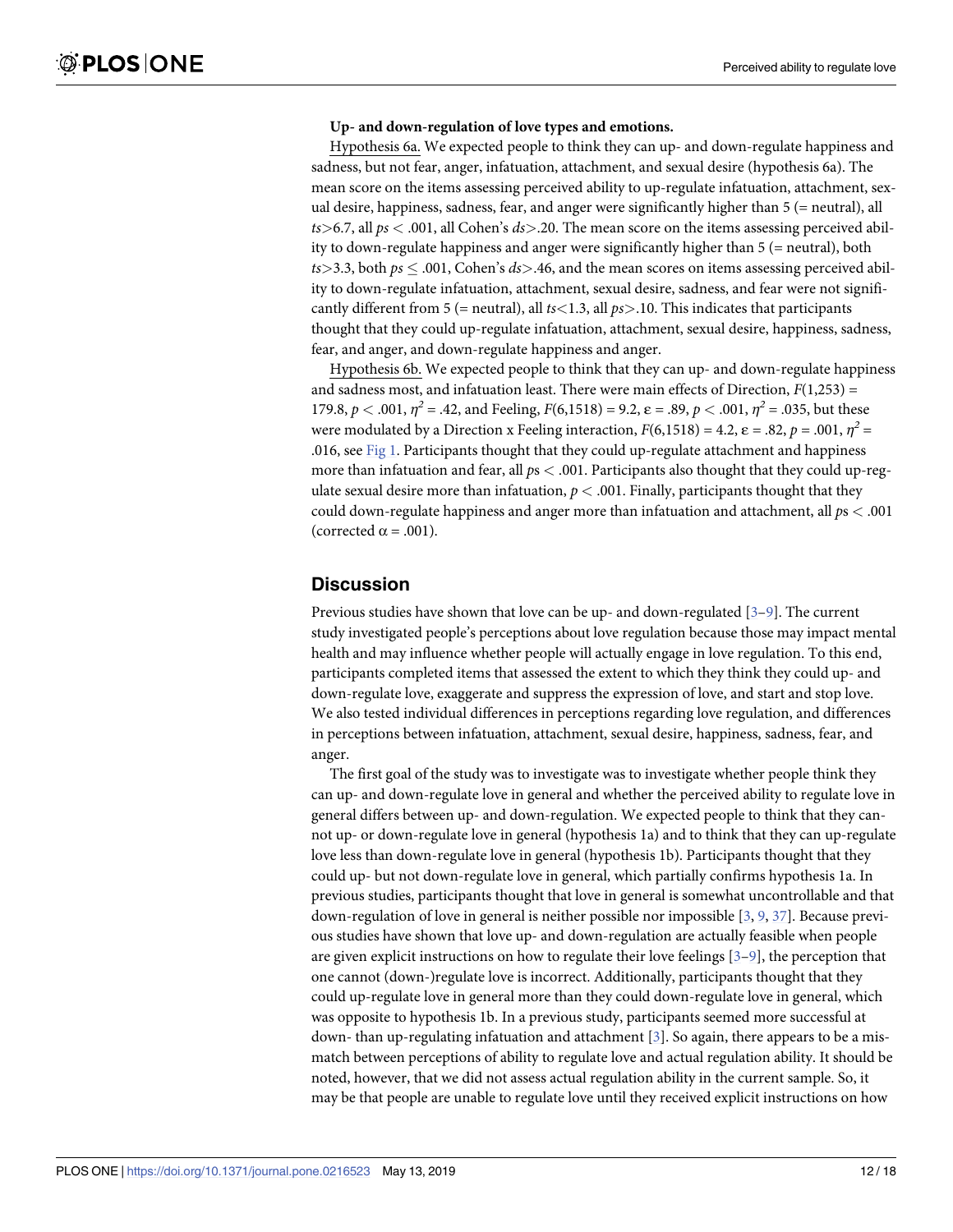<span id="page-12-0"></span>to regulate it, which would correspond with their perceptions. So, future studies could assess perceived ability to regulate love after participants performed a regulation task with explicit instructions on how to regulate love to more definitely conclude whether perceived and actual regulation ability match or not.

The second goal was to test whether people think they can up- and down-regulate infatuation, attachment, and sexual desire, and whether people's perceived ability to up- and downregulate differs between infatuation, attachment, and sexual desire. We expected people to think that they cannot up- or down-regulate infatuation, attachment, and sexual desire either (hypothesis 2a). Participants thought they could up-regulate infatuation, attachment, and sexual desire and felt neutral about their ability to down-regulate infatuation, attachment, and sexual desire, which is in contrast to hypothesis 2a. However, it is in line with previous findings that participants thought that down-regulation of love in general was neither possible nor impossible [\[9](#page-16-0)]. We also expected people to think that they can up- and down-regulate infatuation least (hypothesis 2b). Participants thought that they could up-regulate infatuation less than attachment and sexual desire, which aligns with hypothesis 2b. This also corresponds with the previous finding that people perceived less control over non-sexual than sexual intrusive thoughts [\[4\]](#page-15-0), that people felt less in control of feelings of infatuation than attachment [\[3](#page-15-0)], and that positive reappraisal increased attachment, but not infatuation, in a love regulation task [\[3](#page-15-0)]. In contrast to hypothesis 2, no differences were observed between infatuation, attachment, and sexual desire in the perceived ability to down-regulate. Nevertheless, this is in line with previous findings that perceived ability to down-regulate did not differ between infatuation and attachment [\[9](#page-16-0)], and that negative reappraisal decreased both infatuation and attachment in a love regulation task  $[3]$ . The current study extends the previous work by showing that perceived regulation feasibility varies between different love types and regulation directions. Future studies could compare the actual feasibility of up- and down-regulation of the three love types infatuation, attachment, and sexual desire.

The third goal was to investigate whether people think they can exaggerate and suppress expressions of infatuation, attachment, and sexual desire. We expected people to think that they can exaggerate and suppress expressions of infatuation, attachment, and sexual desire (hypothesis 3). Participants thought that they could exaggerate and suppress expressions of infatuation, attachment, and sexual desire, which aligns with hypothesis 3. Previous studies have shown that emotional expressions can be exaggerated and suppressed [[38](#page-17-0), [39](#page-17-0)] and that love is expressed through head nods, Duchenne smiles, gesticulation, forward leans, blushing, and pupil dilation [[14](#page-16-0), [40](#page-17-0)]. Therefore, future studies could examine whether expressions of infatuation, attachment, and sexual desire can be exaggerated and suppressed as well.

The fourth goal was to investigate whether people think they can start and stop infatuation, attachment, and sexual desire. We expected people to think that they cannot start and stop infatuation, attachment, and sexual desire (hypothesis 4). Participants thought that they could not start infatuation, attachment, and sexual desire, or stop infatuation and attachment. This mostly aligns with hypothesis 4 and corresponds with the finding from the previous study that showed that participants felt more in control of the intensity of love than the object of love [\[3](#page-15-0)]. It is worth noting that participants may have interpreted the items about starting love as generating love for someone they just met or as generating love for a person they already knew. The current items do not distinguish between these two types of starting love feelings. It would be interesting to test if perceived ability to start love depends on whether it involves generating love for a person you already know vs. generating love for a person you have just met. Because people can initiate new emotions [[42](#page-17-0), [43](#page-17-0)], it would also be interesting to investigate whether people can actually start and stop love.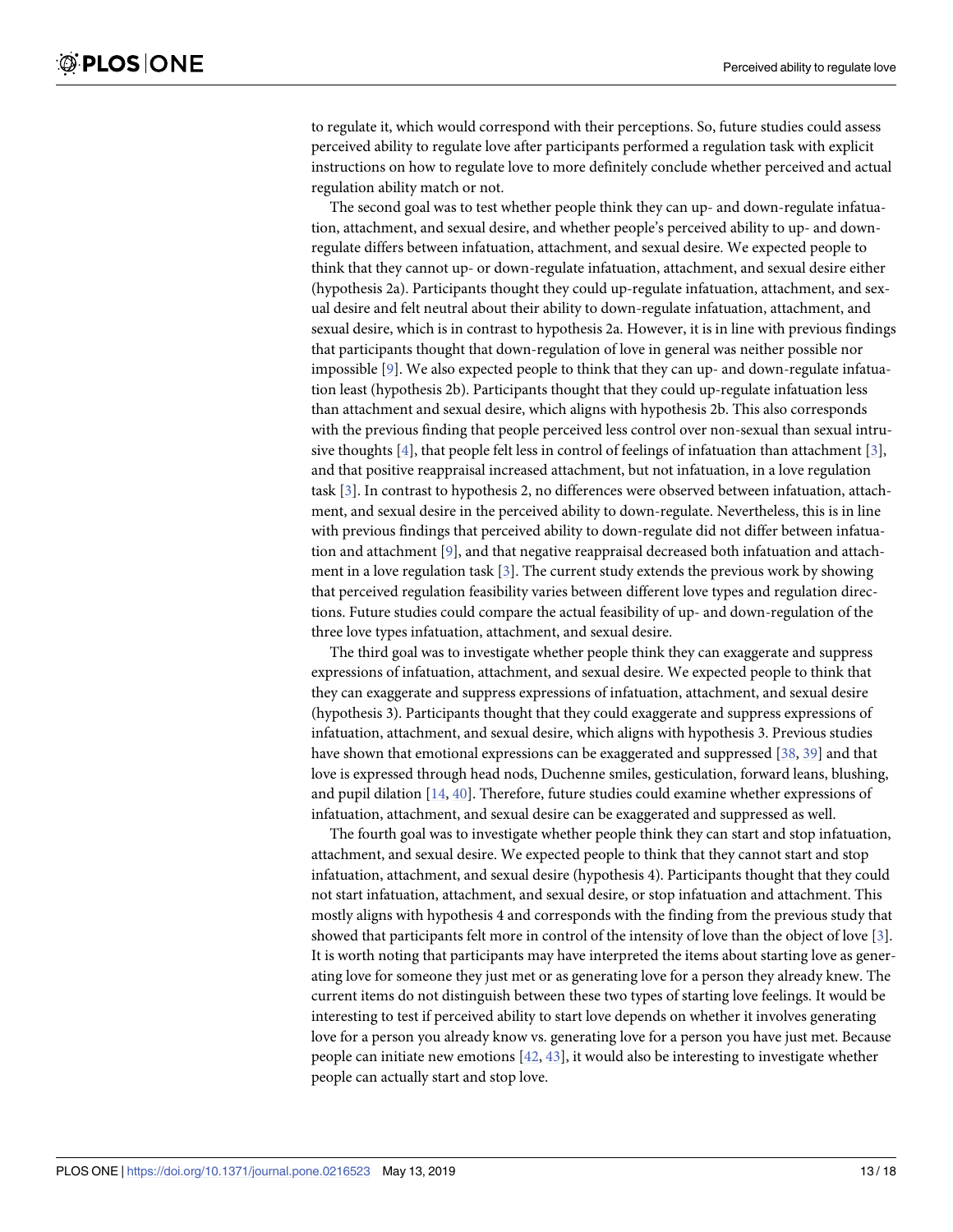<span id="page-13-0"></span>The fifth goal was to investigate individual differences in the perceived ability to up- and down-regulate infatuation, attachment, and sexual desire. First, we tested the effect of habitual use of cognitive reappraisal. We expected that the more people habitually use cognitive reappraisal, the more they think they can up- and down-regulate infatuation, attachment, and sexual desire (hypothesis 5a). The ERQ reappraisal score was positively correlated with perceived ability to up- and down-regulate infatuation and attachment and to up-regulate sexual desire, which was mostly in line with hypothesis 5a. This means that the more people habitually use cognitive reappraisal to regulate emotions, the more they think that they can up- and downregulate infatuation and attachment and up-regulate sexual desire. This finding is in line with the previous finding that perceived control over infatuation and attachment was positively associated with habitual use of reappraisal [\[3\]](#page-15-0) and extends that previous finding by showing that the habitual use of cognitive reappraisal is positively associated with perceived ability to both up- and down-regulate infatuation and attachment, as well as the perceived ability to upregulate sexual desire. These perceptions about love regulation are also in line with the findings that cognitive reappraisal is an effective strategy to up-regulate attachment and down-regulate infatuation and attachment  $[3, 9]$  $[3, 9]$  $[3, 9]$  $[3, 9]$ . Interestingly, there was no association between the habitual use of cognitive reappraisal for emotion regulation and the perceived ability to down-regulate sexual desire. This suggests that perhaps other regulation strategies may be more effective for down-regulating sexual desire than cognitive reappraisal. Although it has been shown that men who were able to regulate emotions such as amusement and humor were also able to effectively down-regulate sexual arousal using reappraisal [\[52\]](#page-17-0), it has also been shown that individuals more often use behavioral distraction than cognitive reappraisal when they want to decrease intrusive sexual thoughts [\[4\]](#page-15-0). It would be interesting to test whether the habitual use of reappraisal for emotion regulation is related to actual love regulation ability.

Second, we tested the effect of habitual use of expressive suppression. We expected that the more people habitually use expressive suppression, the more they think they can suppress expressions of infatuation, attachment, and sexual desire (hypothesis 5b). However, the ERQ suppression score did not correlate significantly with the perceived ability to suppress, or exaggerate, love. Because the expression of feelings may be a continuum ranging from suppression to natural expression to exaggeration, it would be interesting to test whether the habitual use of suppression is related to actual ability to both exaggerate and suppress love expressions such as head nods, Duchenne smiles, gesticulation, forward leans, blushing, and pupil dilation [[14](#page-16-0), [40\]](#page-17-0).

Third, we tested the effects of being in love, infatuation intensity, and attachment intensity. We expected that people who are in love think they can up- and down-regulate infatuation, attachment, and sexual desire less than people who are not in love (hypothesis 5c) and that the more people are infatuated with their beloved, the less they think they can up- and down-regulate infatuation, attachment, and sexual desire (hypothesis 5d). The perceived ability to regulate love did not differ between people who were and who were not in love, which was in contrast to hypothesis 5c. This means that being in love was not associated with participants' perceived ability to regulate love. Nevertheless, there was a positive correlation between the self-reported infatuation level and perceived ability to up-regulate love, which was opposite to hypothesis 5d. This finding suggests that the more participants were infatuated, the more they thought that they could up- but not down-regulate love. We expected that the more people are attached to their beloved, the less they think they can up- and down-regulate infatuation, attachment, and sexual desire (hypothesis 5e). However, there was no correlation between the self-reported attachment level and perceived love regulation ability, which was not in line with hypothesis 5e. These findings are surprising because love regulation will likely require cognitive control, and because love intensity as measured by the Passionate Love Scale correlated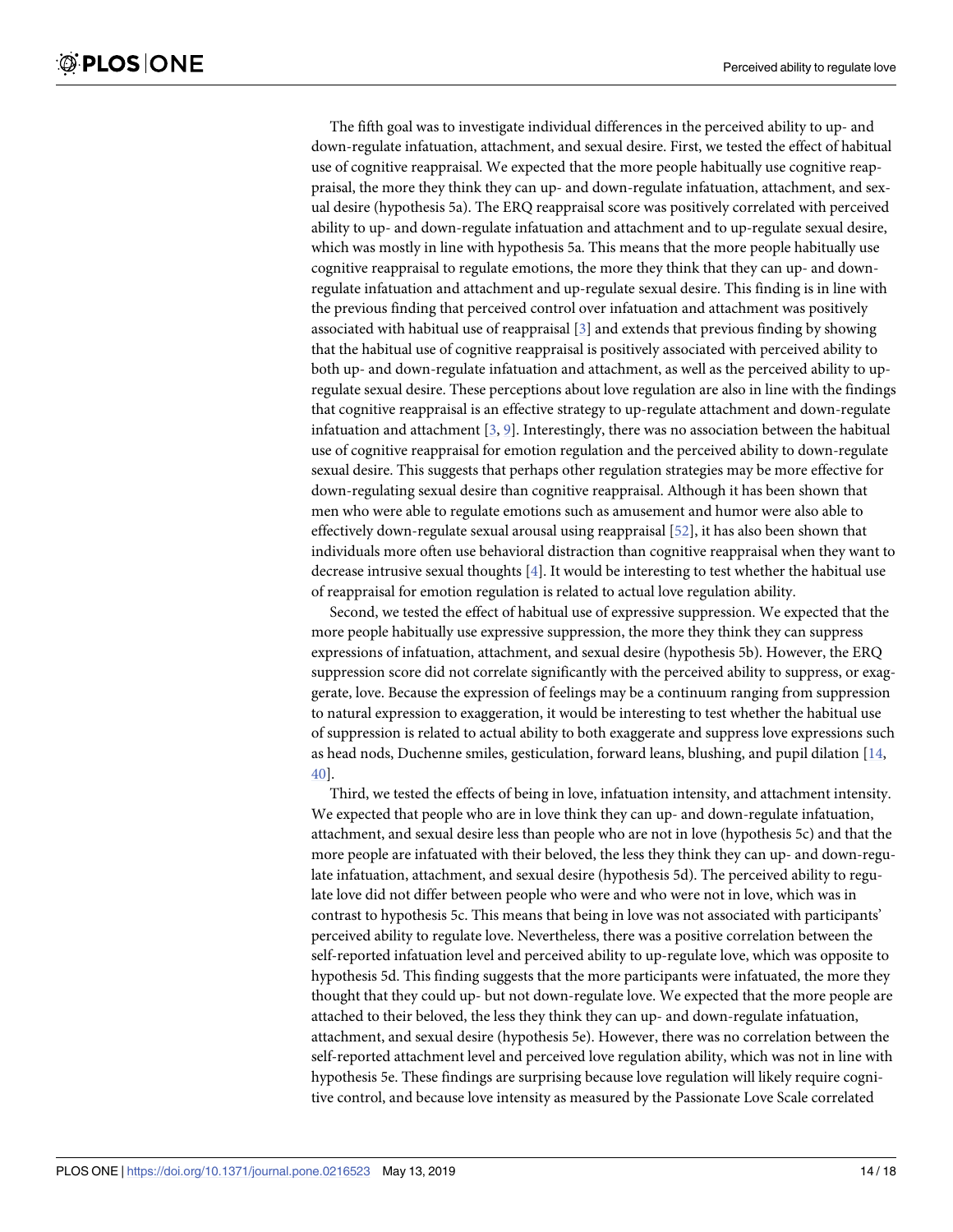<span id="page-14-0"></span>negatively with cognitive control [[45](#page-17-0)]. Future research could test whether being in love, and infatuation and attachment intensity are associated with the actual ability to up- and downregulate infatuation, attachment, and sexual desire. Finally, future studies could test the perceived ability to regulate love in individuals that are in love but not in a relationship and in individuals that are in a relationship but not in love.

The sixth goal of the study was to test whether people think they can up- and down-regulate infatuation, attachment, sexual desire, happiness, sadness, fear, and anger and whether people's perceived ability to up- and down-regulate differs between infatuation, attachment, sexual desire, happiness, sadness, fear, and anger. We expected people to think they can up- and down-regulate happiness and sadness, but not fear, anger, infatuation, attachment, and sexual desire (hypothesis 6a). People thought that they could up-regulate infatuation, attachment, sexual desire, happiness, sadness, fear, and anger, and down-regulate happiness and anger. These findings are partially in line with our hypothesis 6a. We also expected people to think that they can up- and down-regulate happiness and sadness most, and infatuation least (hypothesis 6b). People also thought that they could up-regulate attachment and happiness more than infatuation and fear. Plus, people thought that they could up-regulate sexual desire more than infatuation. Finally, people thought that they could down-regulate happiness and anger more than infatuation and attachment. These findings are mostly in line with hypothesis 6b, except that we did not observe the hypothesized effect for sadness. The observation that people think they can regulate happiness particularly well is in line with a meta-analysis that has shown that down-regulation effects were larger for positive than negative affect [[46](#page-17-0)]. Although infatuation is associated with positive affect, it is also is associated with negative affect such as anxiety and nervousness [\[37,](#page-17-0) [53,](#page-17-0) [54\]](#page-17-0), which could have contributed to the observed differences between happiness and infatuation. Future research could test whether actual ability to up- and down-regulate differs between infatuation, attachment, sexual desire, happiness, sadness, fear, and anger.

This study has some limitations. First, men were underrepresented in the sample, which likely results from the gender ratio of the population from which participants were sampled and perhaps also from the greater willingness of women to participate in studies about love. Second, the sample consisted of young adults who were college students. It should be noted that the institution that the data were collected at has a diverse student body and that the sample was diverse in terms of sexual orientation, current love status, and current relationship status. Additionally, our sample was much larger  $(n = 286)$  than the samples of previous studies about love regulation perceptions ( $n \leq 40$ ) [[3](#page-15-0), [9\]](#page-16-0), which greatly increases the generalizability of the current findings. Third, it is worth noting that laypeople may not consider sexual desire a type of love, especially if it is not directed at a person who they also experience other types of love feelings (such as infatuation and/or attachment) for. However, responses to the items about sexual desire likely did not depend on whether participants viewed sexual desire as a type of love or not, because these items did not mention the word "love". Fourth, each construct was measured using a single item. Although research has shown that simple constructs that can be assessed directly (such as job satisfaction, health-related quality of life, and depression, and presumably perceived ability to regulate) can be measured adequately using a single item [[48–50\]](#page-17-0), it might be good to confirm the current results using multiple items per construct. Finally, the individual differences were tested cross-sectionally and are hence only correlational. To establish causation, it could be tested whether changes in habitual use of reappraisal and expressive suppression (e.g., through training), falling in and out of love, and changes in infatuation and attachment intensity over time, change people's perceived ability to regulate love.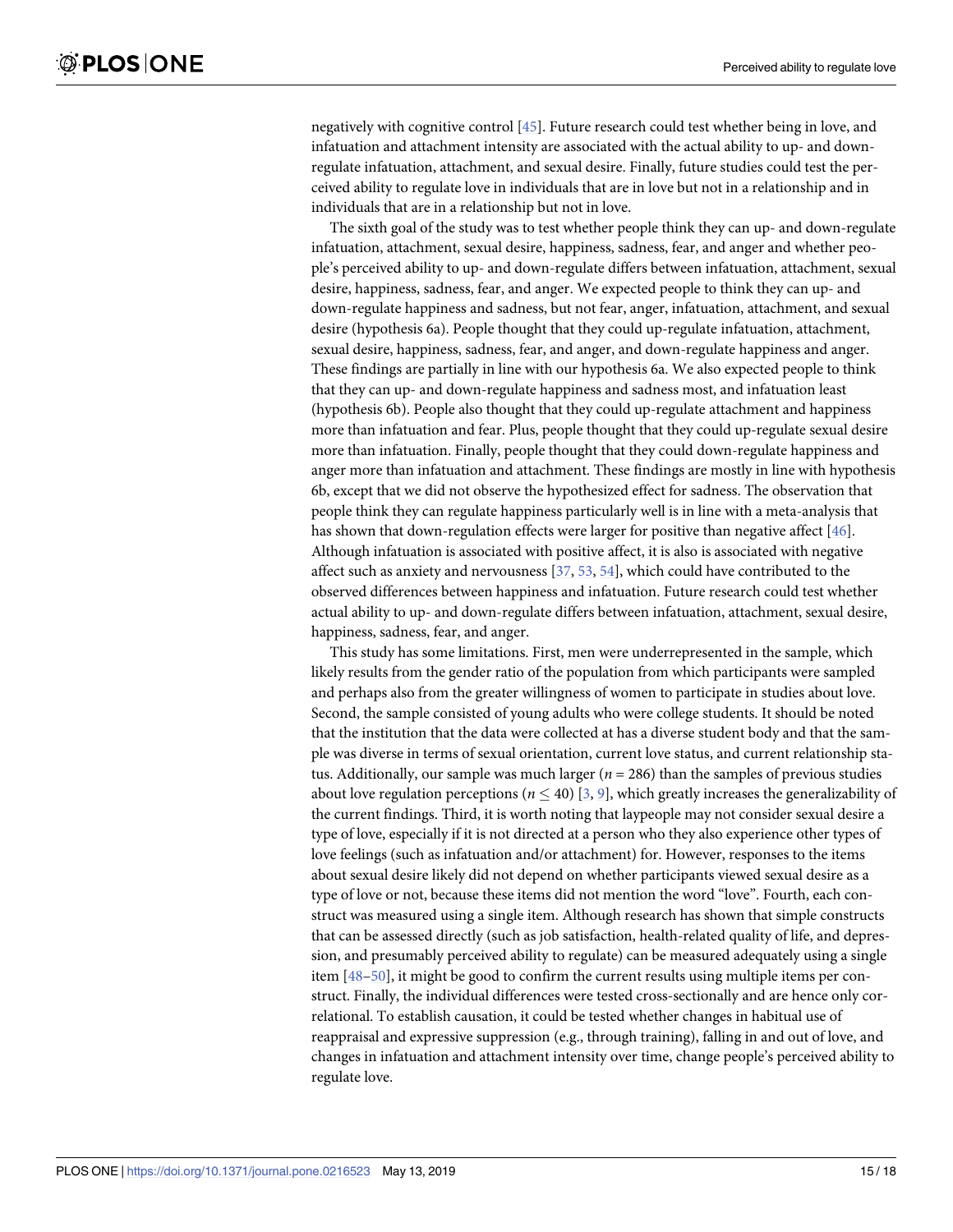<span id="page-15-0"></span>To conclude, this study was the first to thoroughly examine perceptions about love regulation and individual differences in these perceptions in a large sample. Despite the fact that love can be up- and down-regulated  $[3-9]$ , people think that they are not able carry out some forms of love regulation. These findings are a first step toward the development of psychoeducation techniques to correct inaccurate perceptions about love regulation. Because not feeling in control negatively affects mental and physical health [\[30,](#page-16-0) [31,](#page-16-0) [55,](#page-17-0) [56](#page-17-0)], learning that love can be regulated at least to some extent may be beneficial for mental and physical well-being. Additionally, because not feeling in control reduces the likelihood and effectiveness of regulation efforts [\[32–](#page-16-0)[35\]](#page-17-0), learning that love can be regulated may increase the likelihood and effectiveness of love regulation in daily life. These predictions await testing in future studies. Future studies could also investigate the perceived ability to regulate other types of love, such as compassionate and maternal love [[21](#page-16-0), [28](#page-16-0)], as well as cultural differences in perceived ability to regulate love. Love regulation could help people cope with break-ups and might increase the stability of long-term relationships.

# **Supporting information**

**S1 [Text](http://www.plosone.org/article/fetchSingleRepresentation.action?uri=info:doi/10.1371/journal.pone.0216523.s001). Correlations between items, item distributions, and effect of age.** (DOCX)

# **Author Contributions**

**Conceptualization:** Kruti Surti, Sandra J. E. Langeslag.

**Formal analysis:** Kruti Surti.

**Investigation:** Kruti Surti.

**Project administration:** Sandra J. E. Langeslag.

**Supervision:** Sandra J. E. Langeslag.

**Writing – original draft:** Kruti Surti.

**Writing – review & editing:** Kruti Surti, Sandra J. E. Langeslag.

## **References**

- **[1](#page-0-0).** Hatfield EC, Pillemer JT, O'Brien MU, Le Y-CL. The endurance of love: Passionate and companionate love in newlywed and long-term marriages. Interpersona. 2008; 2:35–64.
- **[2](#page-0-0).** Amato PR, Previti D. People's reasons for divorcing: Gender, social class, the life course, and adjustment. Journal of Family Issues. 2003; 24:602–26.
- **[3](#page-0-0).** Langeslag SJE, van Strien JW. Regulation of Romantic Love Feelings: Preconceptions, Strategies, and Feasibility. PLOS ONE. 2016; 11:e0161087. <https://doi.org/10.1371/journal.pone.0161087> PMID: [27529751](http://www.ncbi.nlm.nih.gov/pubmed/27529751)
- **[4](#page-2-0).** Clark DA, Purdon C, Byers ES. Appraisal and control of sexual and non-sexual intrusive thoughts in university students. Behaviour Research and Therapy. 2000; 38:439–55. PMID: [10816904](http://www.ncbi.nlm.nih.gov/pubmed/10816904)
- **[5](#page-1-0).** George WH, Davis KC, Heiman JR, Norris J, Stoner SA, Schacht RL, et al. Women's sexual arousal: Effects of high alcohol dosages and self-control instructions. Hormones and Behavior. 2011; 59:730–8. <https://doi.org/10.1016/j.yhbeh.2011.03.006> PMID: [21439287](http://www.ncbi.nlm.nih.gov/pubmed/21439287)
- **[6](#page-1-0).** Beauregard M, Lévesque J, Bourgouin P. Neural correlates of conscious self-regulation of emotion. The Journal of Neuroscience. 2001; 21:1–6.
- **[7](#page-1-0).** ter Kuile MM, Both S, van Lankveld JJ. Cognitive behavioral therapy for sexual dysfunctions in women. Psychiatric Clinics of North America. 2010; 33:595–610. <https://doi.org/10.1016/j.psc.2010.04.010> PMID: [20599135](http://www.ncbi.nlm.nih.gov/pubmed/20599135)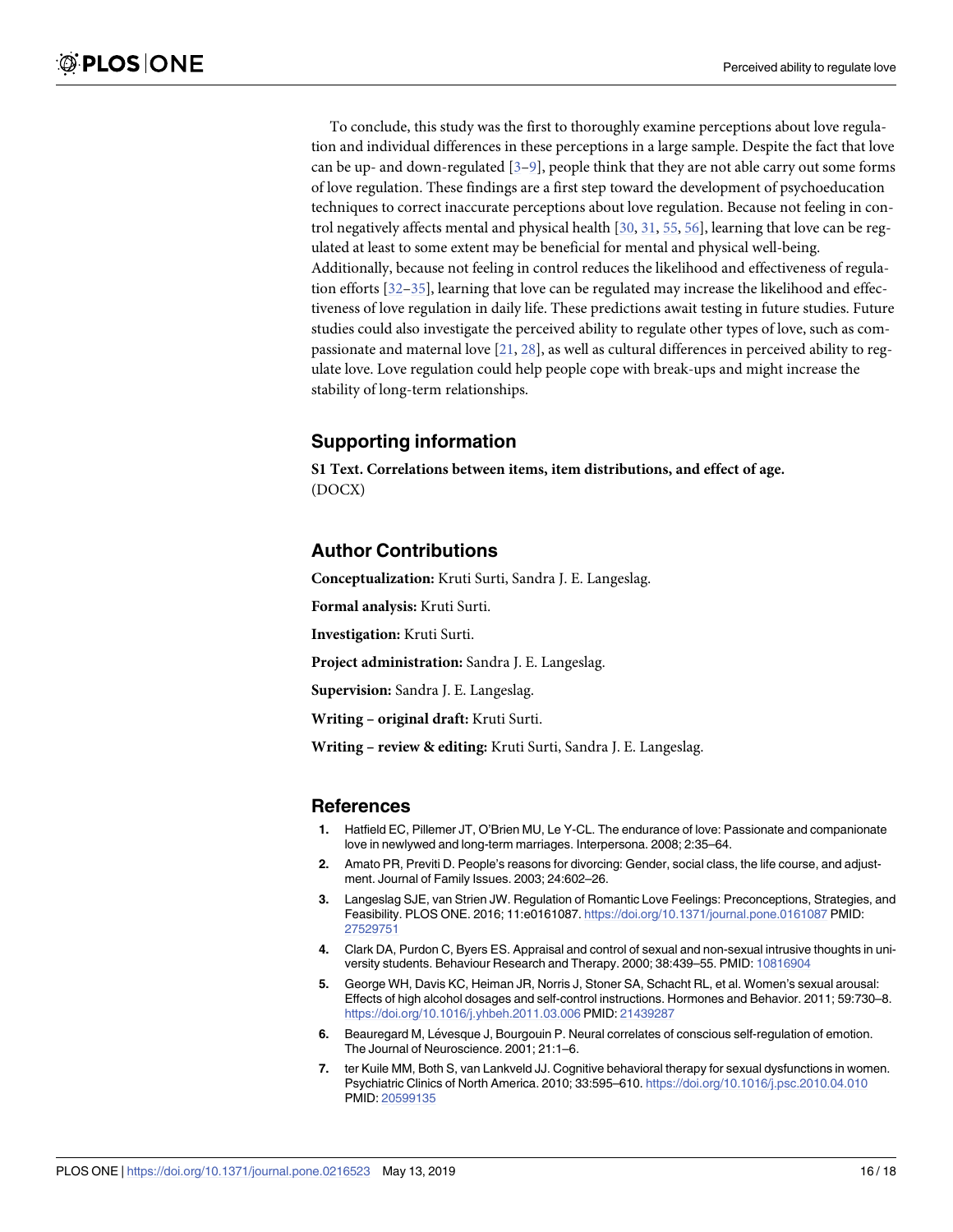- <span id="page-16-0"></span>**8.** Dennis JA, Khan O, Ferriter M, Huband N, Powney MJ, Duggan C. Psychological interventions for adults who have sexually offended or are at risk of offending. The Cochrane Library. 2012. [https://doi.](https://doi.org/10.1002/14651858.CD010274) [org/10.1002/14651858.CD010274](https://doi.org/10.1002/14651858.CD010274)
- **[9](#page-0-0).** Langeslag SJE, Sanchez ME. Down-regulation of love feelings after a romantic break-up: self-report and electrophysiological data. Journal of Experimental Psychology: General. 2018; 147:720–33.
- **[10](#page-0-0).** Gross J. Handbook of emotion regulation: Guilford publications; 2013.
- **[11](#page-1-0).** Gross JJ. The emerging field of emotion regulation: An integrative review. Review of General Psychology. 1998; 2:271–99.
- **[12](#page-1-0).** Langeslag SJE. Liefde is een motivatie, niet een emotie: een neurobiologische benadering. De Psycholoog. 2006; 41:260–5.
- **[13](#page-4-0).** Fehr B, Russell JA. Concept of emotion viewed from a prototype perspective. Journal of Experimental Psychology: General. 1984; 113:464–86.
- **[14](#page-12-0).** Shaver PR, Morgan HJ, Wu S. Is love a "basic" emotion? Personal Relationships. 1996; 3:81–96.
- **15.** Rubin Z. Measurement of romantic love. Journal of Personality and Social Psychology. 1970; 16:265– 73. PMID: [5479131](http://www.ncbi.nlm.nih.gov/pubmed/5479131)
- **16.** Skolnick AS. The Intimate Environment: Exploring Marriage and the Family: Little, Brown Boston; 1983.
- **17.** Aron A, Aron EN. An Inspiration for Expanding the Self-Expansion Model of Love. Emotion Review. 2016; 8:112–3.
- **[18](#page-1-0).** Lamy L. Beyond emotion: Love as an encounter of myth and drive. Emotion Review. 2016; 8:97–107.
- **[19](#page-1-0).** Shafir R, Zucker L, Sheppes G. Turning off hot feelings: Down-regulation of sexual desire using distraction and situation-focused reappraisal. Biological Psychology. 2018; 137:116–24. [https://doi.org/10.](https://doi.org/10.1016/j.biopsycho.2018.07.007) [1016/j.biopsycho.2018.07.007](https://doi.org/10.1016/j.biopsycho.2018.07.007) PMID: [30030166](http://www.ncbi.nlm.nih.gov/pubmed/30030166)
- **[20](#page-1-0).** Diamond LM. Emerging perspectives on distinctions between romantic love and sexual desire. Current Directions in Psychological Science. 2004; 13:116–9.
- **[21](#page-15-0).** Berscheid E. Love in the fourth dimension. Annual Review of Psychology. 2010; 61:1–25. [https://doi.](https://doi.org/10.1146/annurev.psych.093008.100318) [org/10.1146/annurev.psych.093008.100318](https://doi.org/10.1146/annurev.psych.093008.100318) PMID: [19575626](http://www.ncbi.nlm.nih.gov/pubmed/19575626)
- **[22](#page-1-0).** Fisher HE, Aron A, Brown LL. Romantic love: a mammalian brain system for mate choice. Philosophical Transactions of the Royal Society B: Biological Sciences. 2006; 361:2173–86.
- **23.** Fisher HE. Lust, attraction, and attachment in mammalian reproduction. Human Nature. 1998; 9:23–52. <https://doi.org/10.1007/s12110-998-1010-5> PMID: [26197356](http://www.ncbi.nlm.nih.gov/pubmed/26197356)
- **24.** Hatfield E, Sternberg RJ, Barnes ML. Passionate and companionate love. The Psychology of Love. New Haven, CT, US: Yale University Press; 1988. p. 191–217.
- **[25](#page-1-0).** Hatfield E, Rapson R. Love and attachment processes. Handbook of Emotions. 1993:595–604.
- **[26](#page-1-0).** Bartels A, Zeki S. The neural correlates of maternal and romantic love. Neuroimage. 2004; 21:1155–66. <https://doi.org/10.1016/j.neuroimage.2003.11.003> PMID: [15006682](http://www.ncbi.nlm.nih.gov/pubmed/15006682)
- **[27](#page-1-0).** Hatfield E, Bensman L, Rapson RL. A brief history of social scientists' attempts to measure passionate love. Journal of Social and Personal Relationships. 2012; 29(2):143–64.
- **[28](#page-1-0).** Diamond LM, Dickenson JA. The neuroimaging of love and desire: review and future directions. Clinical Neuropsychiatry. 2012; 9.
- **[29](#page-1-0).** Langeslag SJE, Muris P, Franken IHA. Measuring romantic love: psychometric properties of the infatuation and attachment scales. Journal of Sex Research. 2013; 50:739–47. [https://doi.org/10.1080/](https://doi.org/10.1080/00224499.2012.714011) [00224499.2012.714011](https://doi.org/10.1080/00224499.2012.714011) PMID: [23098269](http://www.ncbi.nlm.nih.gov/pubmed/23098269)
- **[30](#page-1-0).** Weems CF, Silverman WK, Rapee RM, Pina AA. The role of control in childhood anxiety disorders. Cognitive Therapy and Research. 2003; 27:557–68.
- **[31](#page-1-0).** Tamir M, John OP, Srivastava S, Gross JJ. Implicit theories of emotion: Affective and social outcomes across a major life transition. Journal of Personality and Social Psychology. 2007; 92:731–44. [https://](https://doi.org/10.1037/0022-3514.92.4.731) [doi.org/10.1037/0022-3514.92.4.731](https://doi.org/10.1037/0022-3514.92.4.731) PMID: [17469955](http://www.ncbi.nlm.nih.gov/pubmed/17469955)
- **[32](#page-1-0).** Kneeland ET, Dovidio JF, Joormann J, Clark MS. Emotion malleability beliefs, emotion regulation, and psychopathology: Integrating affective and clinical science. Clinical Psychology Review. 2016; 45:81–8. <https://doi.org/10.1016/j.cpr.2016.03.008> PMID: [27086086](http://www.ncbi.nlm.nih.gov/pubmed/27086086)
- **[33](#page-1-0).** Ford BQ, Gross JJ. Emotion regulation: Why beliefs matter. Canadian Psychology. 2018; 59:1.
- **[34](#page-1-0).** De Castella K, Platow MJ, Tamir M, Gross JJ. Beliefs about emotion: implications for avoidance-based emotion regulation and psychological health. Cognition and Emotion. 2018; 32(4):773-95. [https://doi.](https://doi.org/10.1080/02699931.2017.1353485) [org/10.1080/02699931.2017.1353485](https://doi.org/10.1080/02699931.2017.1353485) PMID: [28737108](http://www.ncbi.nlm.nih.gov/pubmed/28737108)